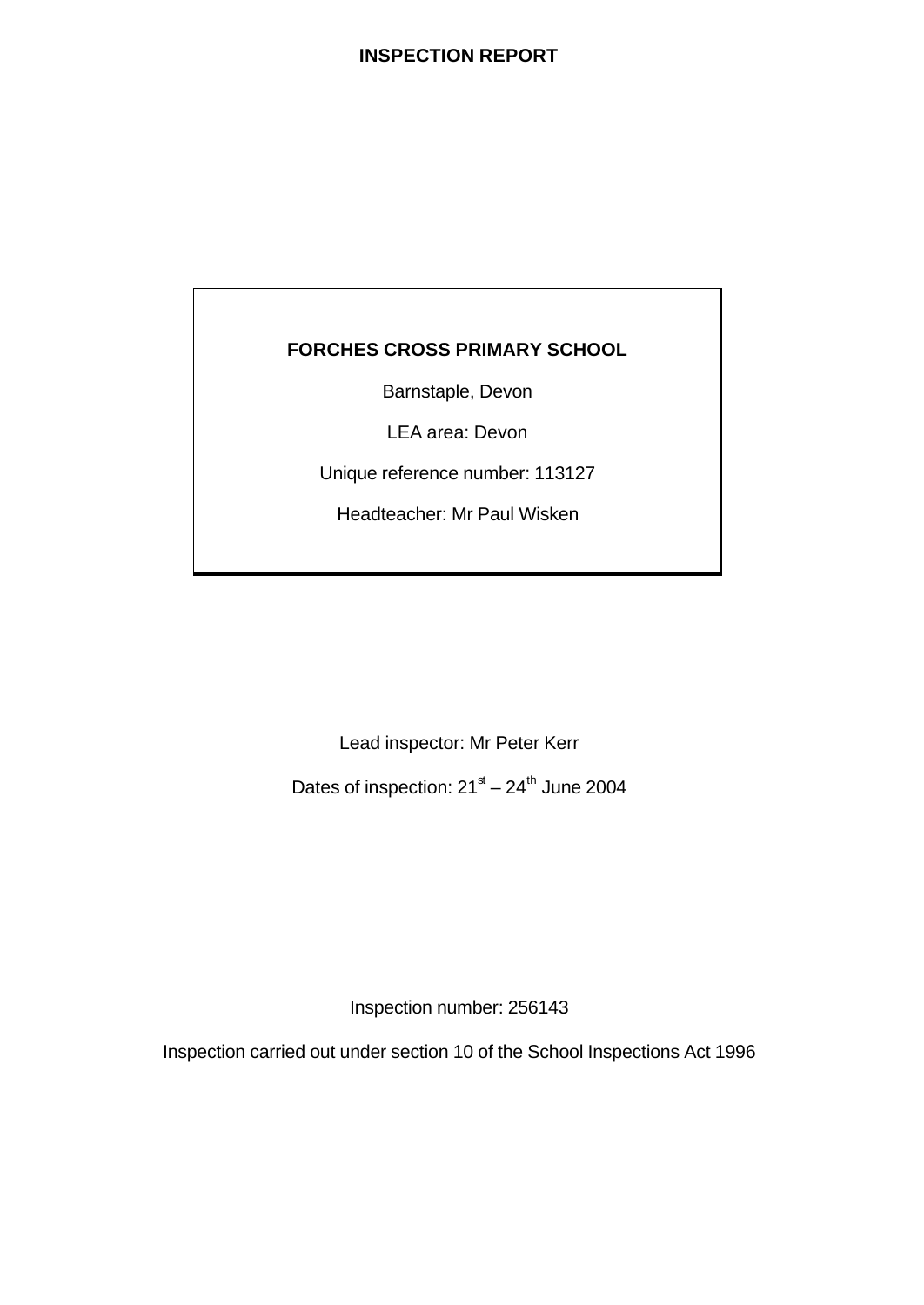## © Crown copyright 2004

This report may be reproduced in whole or in part for non-commercial educational purposes, provided that all extracts quoted are reproduced verbatim without adaptation and on condition that the source and date thereof are stated.

Further copies of this report are obtainable from the school. Under the School Inspections Act 1996, the school must provide a copy of this report and/or its summary free of charge to certain categories of people. A charge not exceeding the full cost of reproduction may be made for any other copies supplied.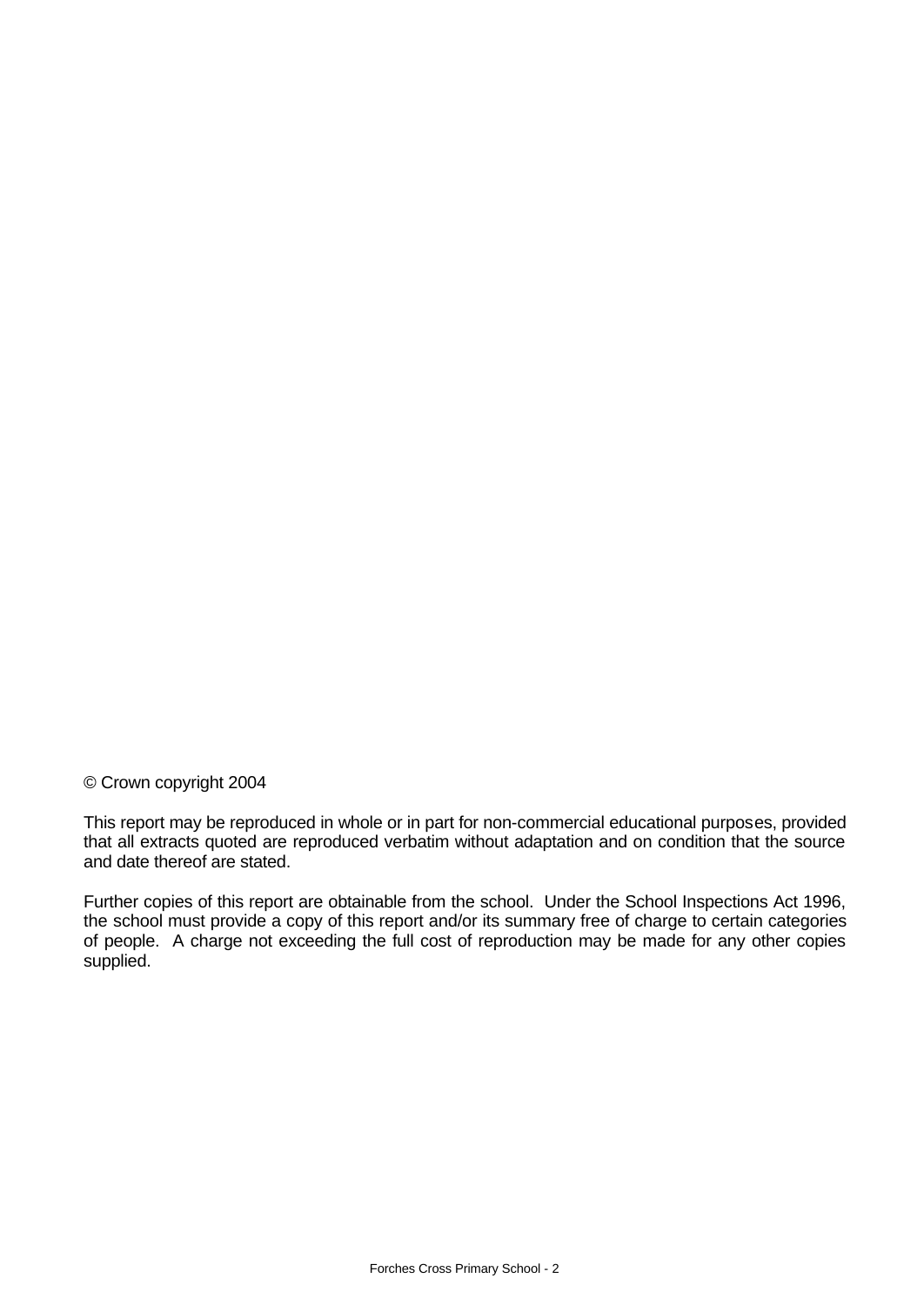## **INFORMATION ABOUT THE SCHOOL**

| Type of school:              | Primary                                                  |
|------------------------------|----------------------------------------------------------|
| School category:             | Community                                                |
| Age range of pupils:         | $3 - 11$                                                 |
| Gender of pupils:            | <b>Mixed</b>                                             |
| Number on roll:              | 283                                                      |
| School address:<br>Postcode: | Forches Avenue<br>Barnstaple<br>Devon<br><b>EX32 8EF</b> |
| Telephone number:            | 01271 343214                                             |
| Fax number:                  | 01271 343214                                             |
| Appropriate authority:       | The governing body                                       |
| Name of chair of governors:  | Mr James Harrison                                        |
| Date of previous inspection: | 29 <sup>th</sup> April 2002                              |

## **CHARACTERISTICS OF THE SCHOOL**

Forches Cross is a larger than average community primary school in a disadvantaged housing estate on the edge of Barnstaple. There are 283 pupils on roll, aged between three and 11, and organised into ten classes in the main school building and a separate nursery. The youngest children attend the nursery on a part-time basis from the age of three, before moving into the reception class when they are five. At the time of the inspection, 45 children were attending the nursery. There are more boys than girls in the school, with a considerable imbalance in some year groups. The vast majority of the pupils are white British ethnic backgrounds and all speak English as their first language. The children have well below average attainment on entry to the nursery and particularly poor social and communication skills. The school has identified 81 pupils as having special educational needs and six of these have a statement of special educational needs. Most of these pupils have either learning or behavioural needs, or both, and four have special physical needs. Five pupils are in public care. Compared to other schools, an average number of pupils join and leave the school at times other than the normal admission time. Some local clubs use the school hall. The school is regularly subject to significant vandalism. Staff turnover has been high over the past two years with the retirement of a number of teachers and the appointment of a new headteacher. At the time of the inspection two teachers were on temporary contracts, but in September 2004 the school will be fully staffed with permanent teachers. A major building project was in progress during the inspection. The additional classrooms being created are intended for the youngest pupils in the school. A multi-user games area is also in the pipeline for shared use with community groups.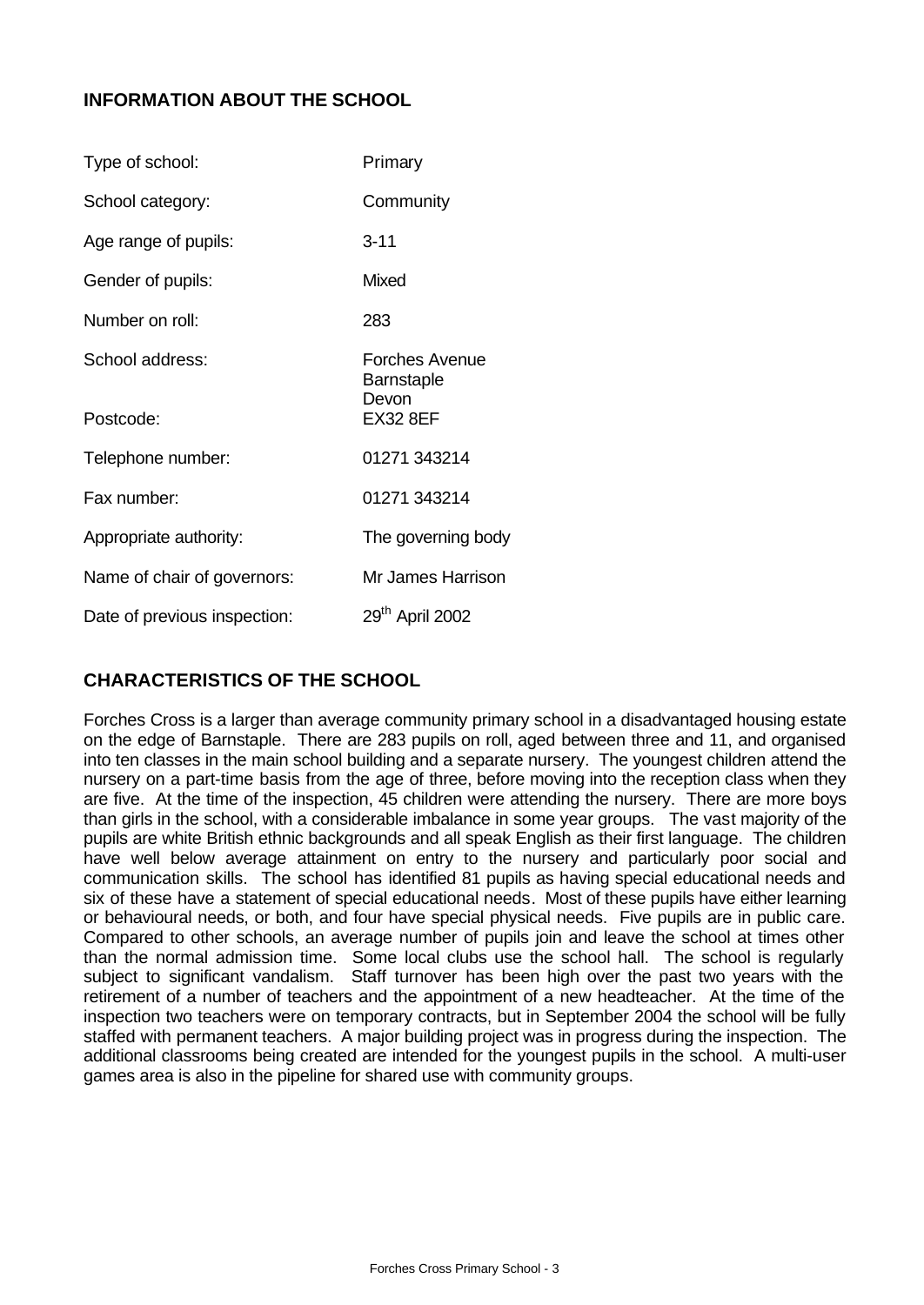## **INFORMATION ABOUT THE INSPECTION TEAM**

| Members of the inspection team |                        | <b>Subject responsibilities</b> |                                                          |
|--------------------------------|------------------------|---------------------------------|----------------------------------------------------------|
| 23583                          | Mr Peter Kerr          | Lead inspector                  | Science                                                  |
|                                |                        |                                 | Religious education                                      |
| 31754                          | Mrs Charlotte Roberson | Lay inspector                   |                                                          |
| 32197                          | Mr Mike Dukes          | Team inspector                  | English                                                  |
|                                |                        |                                 | <b>Information</b><br>and<br>communication<br>technology |
|                                |                        |                                 | Geography                                                |
|                                |                        |                                 | History                                                  |
|                                |                        |                                 | health<br>Personal,<br>social<br>and<br>education        |
|                                |                        |                                 | Special educational needs                                |
|                                |                        |                                 | English as an additional language                        |
| 22856                          | Mrs Kath Campbell      | Team inspector                  | <b>Mathematics</b>                                       |
|                                |                        |                                 | Art and design                                           |
|                                |                        |                                 | Design and technology                                    |
|                                |                        |                                 | <b>Music</b>                                             |
|                                |                        |                                 | Physical education                                       |
|                                |                        |                                 | The Foundation Stage curriculum                          |

The inspection contractor was:

*Criterion School Inspections*

*Juniper House 23 Abbots View Abbotswood Cinderford Gloucestershire GL14 3EG*

Any concerns or complaints about the inspection or the report should be made initially to the contractor. The procedures are set out in the leaflet *'Complaining about Ofsted Inspections'*, which is available from Ofsted Publications Centre (telephone 07002 637833) or Ofsted's website (www.ofsted.gov.uk).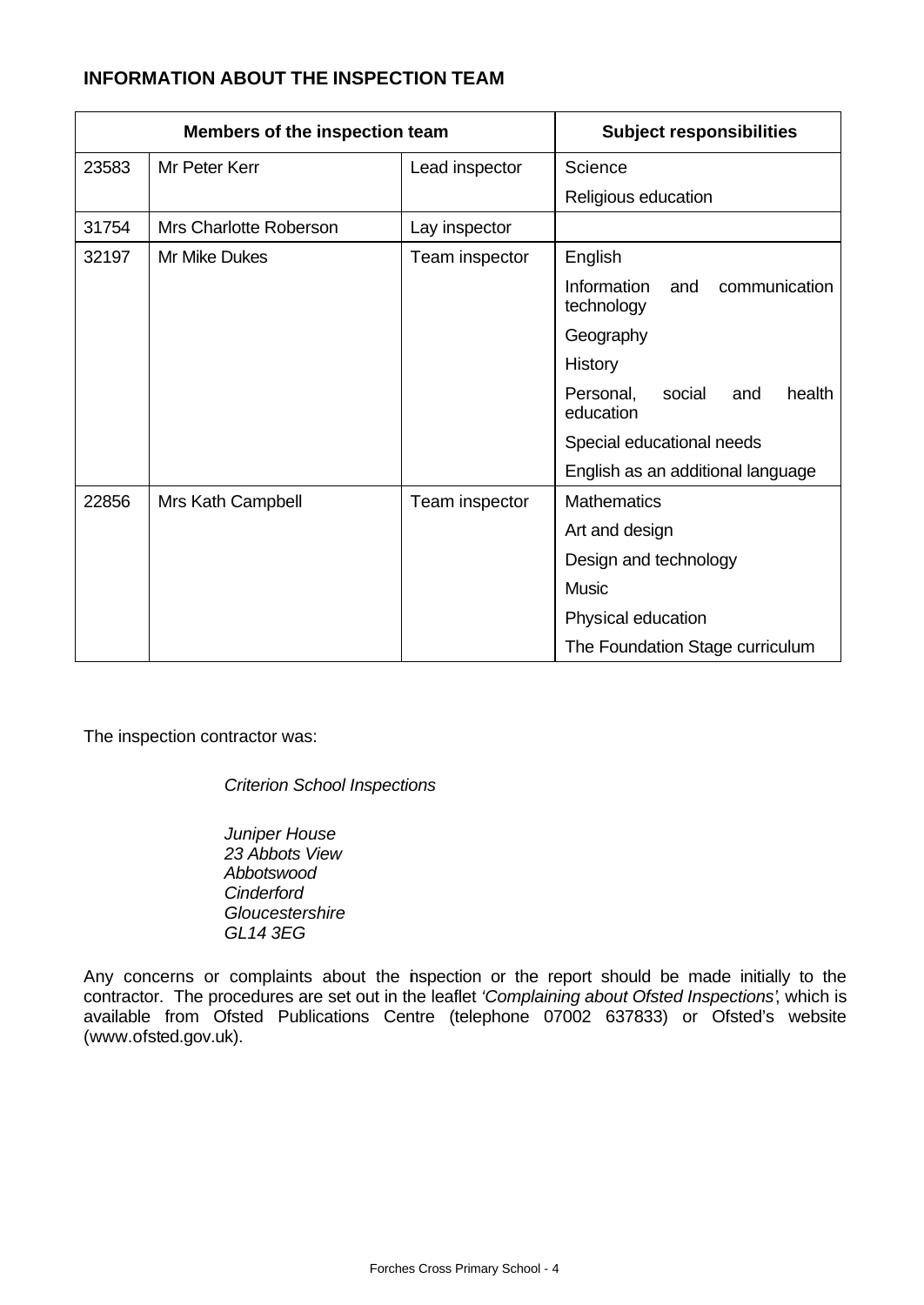## **REPORT CONTENTS**

|                                                                                                                                    | Page      |
|------------------------------------------------------------------------------------------------------------------------------------|-----------|
| <b>PART A: SUMMARY OF THE REPORT</b>                                                                                               | $6 - 8$   |
| <b>PART B: COMMENTARY ON THE MAIN INSPECTION FINDINGS</b>                                                                          |           |
| <b>STANDARDS ACHIEVED BY PUPILS</b>                                                                                                | $9 - 12$  |
| Standards achieved in areas of learning, subjects and courses<br>Pupils' attitudes, values and other personal qualities            |           |
| <b>QUALITY OF EDUCATION PROVIDED BY THE SCHOOL</b>                                                                                 | $12 - 18$ |
| Teaching and learning<br>The curriculum<br>Care, guidance and support<br>Partnership with parents, other schools and the community |           |
| <b>LEADERSHIP AND MANAGEMENT</b>                                                                                                   | 18-20     |
| <b>PART C: THE QUALITY OF EDUCATION IN AREAS OF LEARNING AND</b><br><b>SUBJECTS</b>                                                | $21 - 33$ |
| AREAS OF LEARNING IN THE FOUNDATION STAGE                                                                                          |           |
| <b>SUBJECTS IN KEY STAGES 1 and 2</b>                                                                                              |           |
| <b>PART D: SUMMARY OF THE MAIN INSPECTION JUDGEMENTS</b>                                                                           | 34        |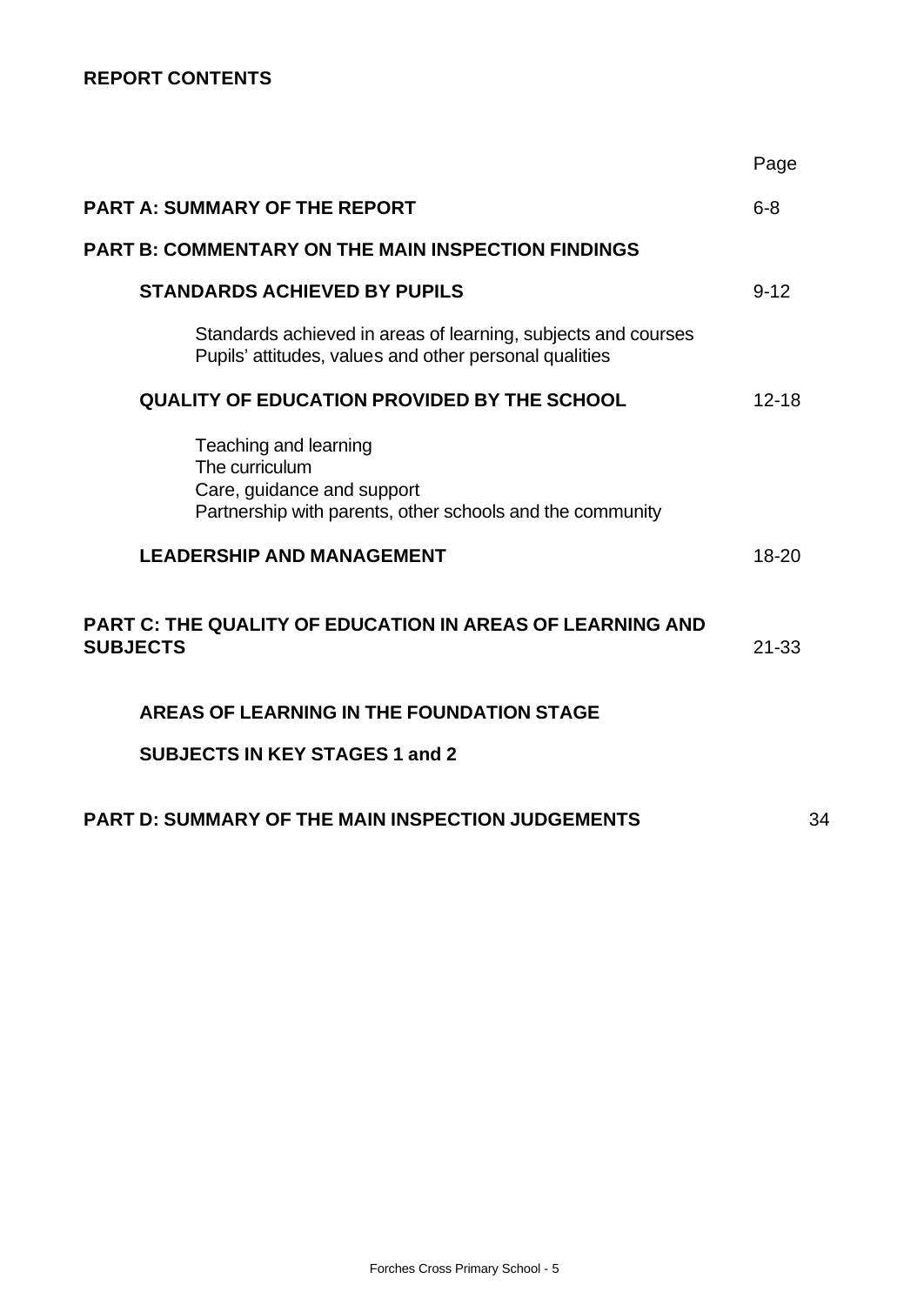# **PART A: SUMMARY OF THE REPORT**

## **OVERALL EVALUATION**

**The school provides a satisfactory standard of education**. Standards are well below average at the end of Year 6, but this represents satisfactory achievement in relation to the children's attainment when they start school. Teaching and learning are satisfactory overall. Leadership is good and management and governance are satisfactory. The school gives satisfactory value for money.

The school's main strengths and weaknesses are:

- Standards at the end of Year 6 are too low, especially in oral and written English.
- Provision is very good in the nursery but the Foundation Stage<sup>1</sup> curriculum is not yet firmly enough established through to the end of the reception year.
- The headteacher provides good leadership.
- Staff and governors work very well together as a team.
- Teaching assistants make a good contribution to pupils' learning, but need more training and support.
- Good opportunities are provided for learning outside of school hours, but there are too few opportunities for practical and creative work in the school's timetable.
- Although assessment is much improved, it is not sufficiently focused on the development of key skills across the curriculum and to challenge more able pupils.
- Pupils have positive attitudes to their work.
- The school's arrangements for induction to the nursery and transition to secondary school are very effective.
- The implementation of policies is not monitored closely enough and race and gender issues do not receive enough attention.

The school was judged to have serious weaknesses at the previous inspection in May 2002. Following good improvement, this is no longer the case. Very good progress has been made in improving leadership and management and the quality of the accommodation; provision for the Foundation Stage has been substantially improved and attendance is much improved. Good improvements have been made to the quality of care and welfare and satisfactory improvements to assessment procedures. Good improvements have been made to library provision. Standards in English and mathematics are rising and the school has a good capacity to continue improving.

| <b>Results in National</b>                               |      | similar schools |      |      |
|----------------------------------------------------------|------|-----------------|------|------|
| Curriculum tests at the end<br>of Year 6, compared with: | 2001 | 2002            | 2003 | 2003 |
| English                                                  |      | E*              | E*   |      |
| <b>Mathematics</b>                                       |      | E*              |      |      |
| Science                                                  |      |                 |      | C    |

## **STANDARDS ACHIEVED**

*Key: A - well above average; B – above average; C – average; D – below average; E – well below average Similar schools are those whose pupils attained similarly at the end of Year 2.*

**Pupils' achievement is satisfactory overall.** Despite low results in the national tests achievement is satisfactory in English, mathematics and science throughout the school. The  $E^*$  grades indicate that the school's results in English were in the bottom five per cent nationally in 2002 and 2003. This is because of previous weaknesses in the school. Progress is now satisfactory, and the provisional results indicate that the comparisons grades are beginning to improve. The inspection found that standards in both English and mathematics are well below those expected in Year 6, especially in oral and written competence and in using and applying mathematical skills. Standards in science are below average but are beginning to improve. Achievement in information and communication technology is satisfactory but pupils do not use information and communication technology enough to

l  $1$  The Foundation Stage caters for children from the age of three to the end of the reception year.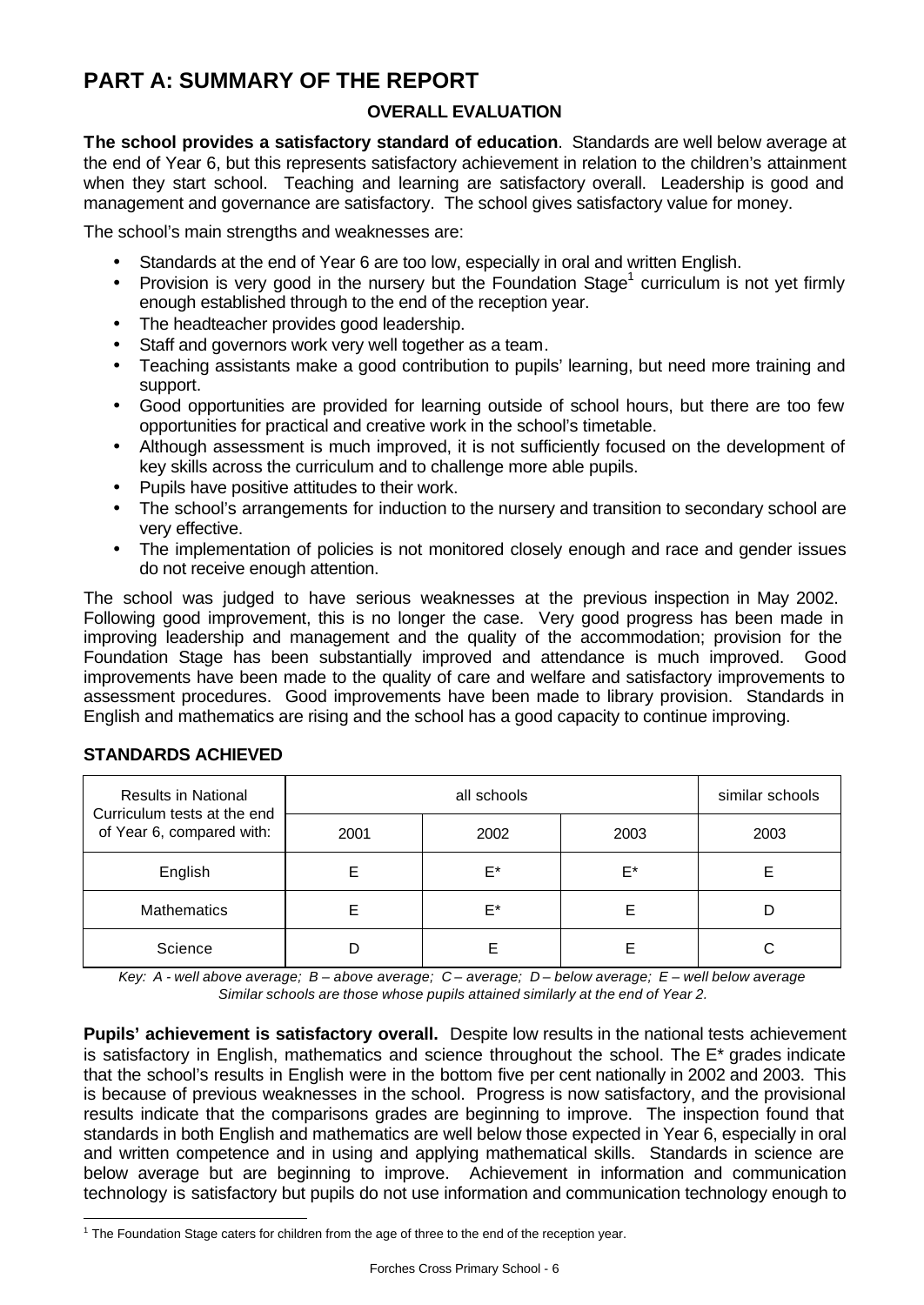support learning in other subjects. Standards in religious education are below the expectations of the locally Agreed Syllabus, but achievement is satisfactory. Lower-attaining pupils and those with special educational needs do better than more able pupils because their needs receive more attention. Many of the children entering the nursery have very poor personal, social and communication skills and attainment overall is well below expected levels. The children achieve very well in the nursery because of very good teaching, but progress slows in reception. Achievement is satisfactory overall in the Foundation Stage, but most children do not achieve all the early learning goals<sup>2</sup>. Standards at the end of Year 2 are well below average in reading, writing and mathematics but achievement is satisfactory in Key Stage 1<sup>3</sup> overall.

**Pupils' personal qualities, including their spiritual, moral and social cultural development, are satisfactory.** Most pupils have good attitudes to work and to others and behave well, but a significant minority do not. The pupils do not have enough awareness of racial equality and insufficient is attention paid to preparation for life in a culturally diverse society. Attendance is satisfactory, but a minority of pupils have frequent absences. Punctuality is good.

## **QUALITY OF EDUCATION**

**The school provides a satisfactory quality of education. Teaching and learning are** satisfactory overall. Teaching is very good in the nursery, where the children become confident, independent learners, and is good in Year 6. Although satisfactory, teaching is weaker in reception, where there is not enough learning through purposeful play towards the achievement of the early learning goals. The teaching of literacy and numeracy is satisfactory. Assessment is satisfactory, but data is not used well enough to provide challenging targets in key skills for pupils of all abilities, especially the more able. The poor attitudes and behaviour of minority of pupils is usually handled well by the established teachers, but disrupts the lessons taken by temporary staff. The experienced and capable teaching assistants make a good contribution to the pupils' learning, especially for those pupils with special educational needs.

The curriculum is satisfactory, but too much time is spent on English lessons and too little time is devoted to creative subjects. Provision for activities outside lessons is good, with very good sporting opportunities. Health and safety procedures are good and the pupils are prepared well for secondary school. Links with parents are very good in the nursery, where they contribute well to the children's development, and good overall. Links with other schools and the community are good.

## **LEADERSHIP AND MANAGEMENT**

**Leadership and management are satisfactory overall.** Leadership is good. The headteacher provides a clear sense of direction and has established effective teamwork within the staff and the governing body. The leadership and management of the Foundation Stage is excellent and key subject co-ordinators lead their subjects well. Management is satisfactory. Policies are in place to guide the school's work, but systems for checking that these are successfully implemented are weak. Governance is satisfactory. The governing body is now well informed and its deliberations are efficiently organised. Governors are becoming increasingly involved in evaluating as well a supporting the school's work. The school complies with all statutory requirements, but some aspects of equal opportunities related to race and gender are overlooked because the governors and staff are not sufficiently aware of their importance.

## **PARENTS' AND PUPILS' VIEWS OF THE SCHOOL**

Parents are generally supportive of the school. They appreciate the improvements being made to the building and the ways the school is trying to involve them more in its work. Most pupils like the school and enjoy being consulted about changes.

l  $2$  The early learning goals set out what children should achieve by the time they reach the end of the reception year in primary school.

 $3$  Key Stage 1, sometimes referred to as the infants, caters for pupils aged between 5 and 7 and refers to pupils who are in Years 1 and 2.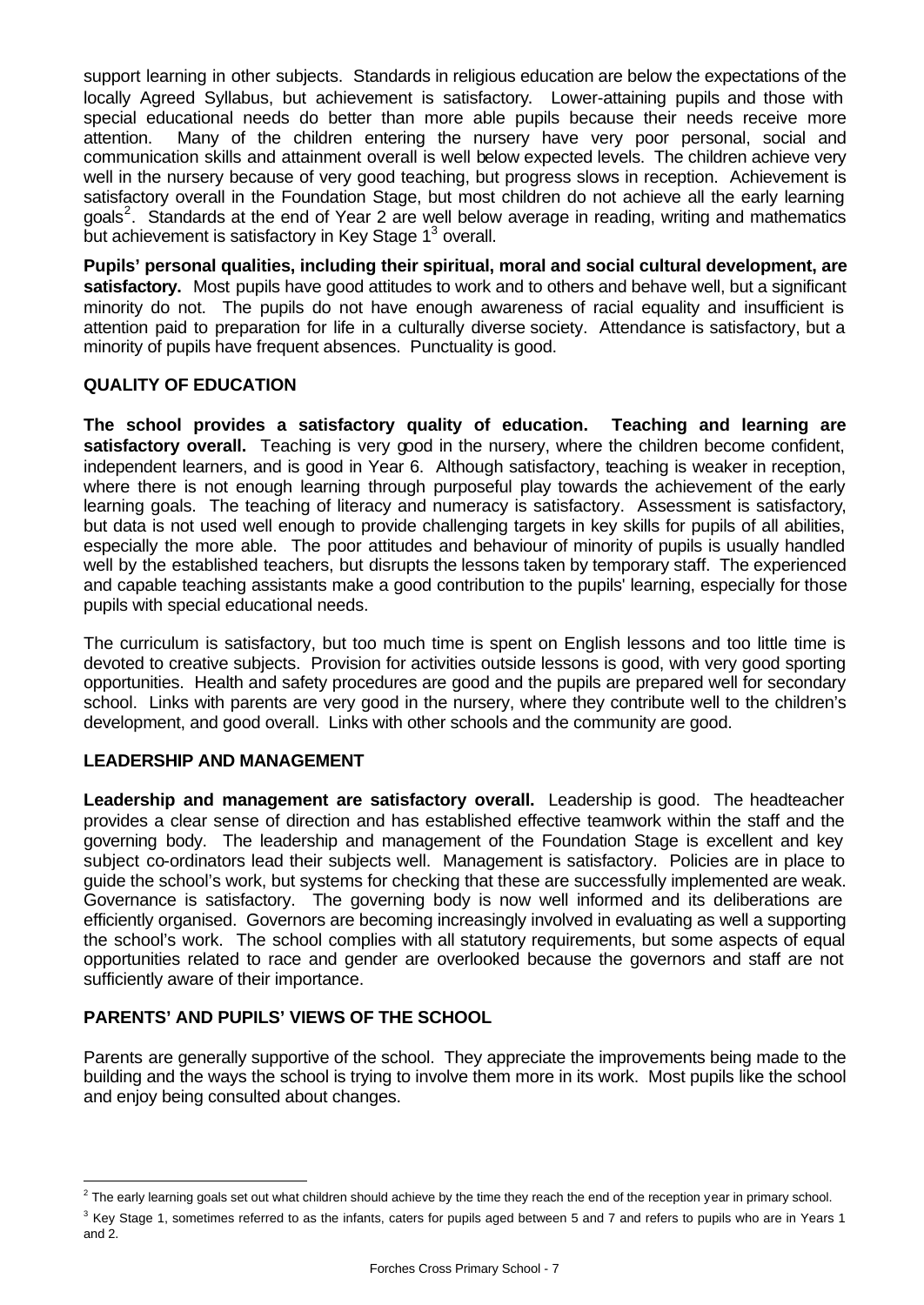## **IMPROVEMENTS NEEDED**

The most important things the school should do to improve are:

- Continue working to raise standards in all subjects.
- Improve the tracking and supporting of key skills, especially for the more able pupils.
- Ensure that teaching is based on the Foundation Stage curriculum until the end of the reception year.
- Extend and improve opportunities for pupils to engage in creative and practical work.
- Check more carefully that policies are implemented effectively.
- Raise levels of awareness of race and gender equality throughout the school.
- Provide more training and support for teaching assistants.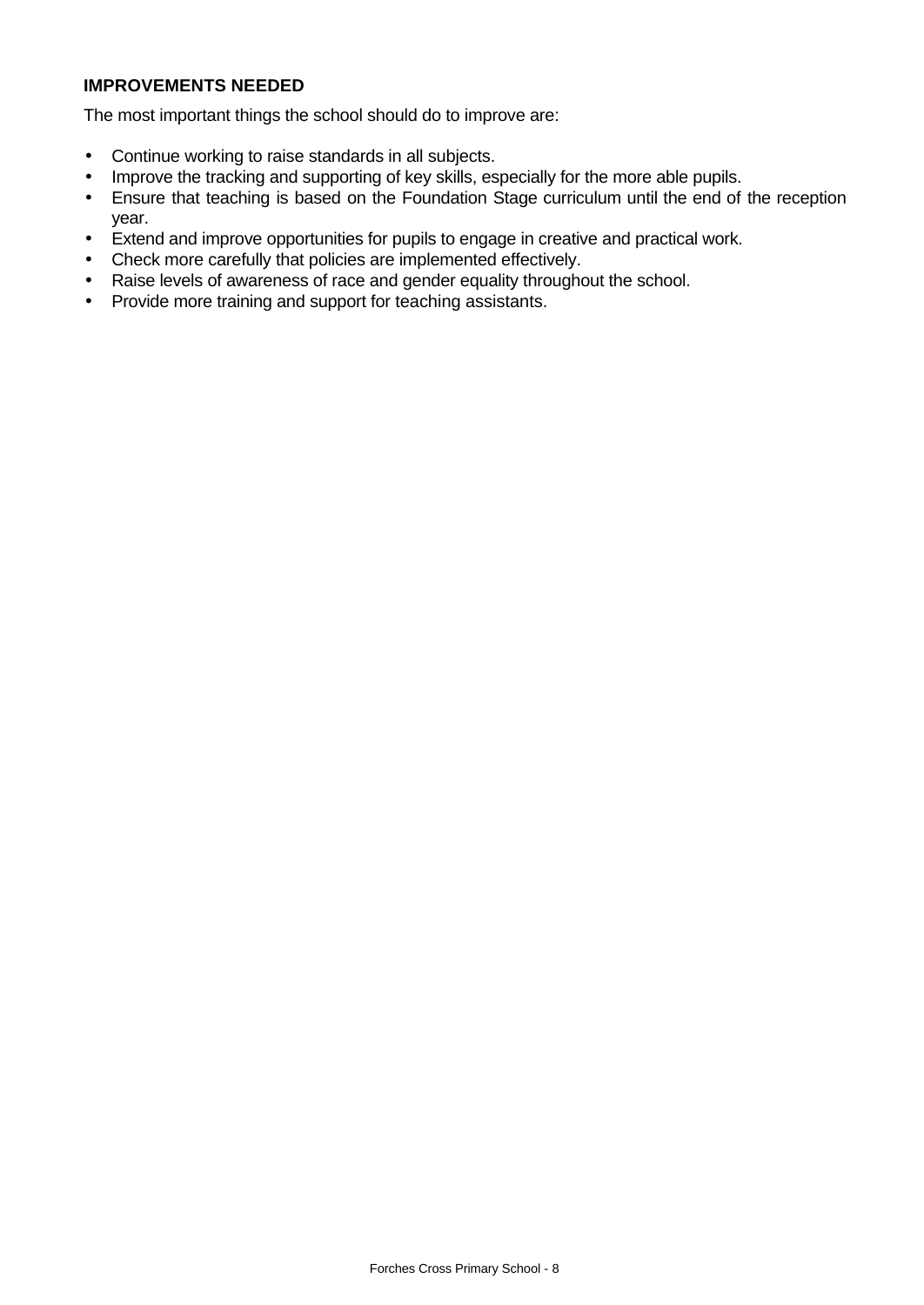# **PART B: COMMENTARY ON THE INSPECTION FINDINGS**

## **STANDARDS ACHIEVED BY PUPILS**

## **Standards achieved in areas of learning and subjects**

Achievement is very good in the nursery, satisfactory in the Foundation Stage, overall, and satisfactory in Years 3 to 6. Standards in English and mathematics are well below average at the end of Years 2 and 6 but are improving. More able pupils do not achieve as well as other ability groups.

#### **Main strengths and weaknesses**

- Standards are not high enough at the end of Years 2 and 6.
- Children in the nursery achieve very well, but their progress slows in reception.
- Pupils' literacy and numeracy skills remain weak throughout the school.
- More able pupils do not achieve well enough.

#### **Commentary**

l

- 1. Children enter the nursery with well below average attainment and very poor social, communication and language skills. They make rapid progress initially because of excellent leadership and management and very good teaching in the nursery. Their achievement in personal and social development and in communication, language and literacy is particularly good, but they achieve very well in all the areas of learning. Children of all abilities and all levels of initial attainment achieve equally well because the staff use highly efficient methods to identify and support any individual weaknesses as well as providing a very stimulating learning environment for able children. Progress slows in the reception class because teaching is less effective in promoting development across the areas of learning for the Foundation Stage. The style of teaching and the activities provided are often more appropriate for older pupils. Overall, achievement is satisfactory because of the very good start the children have in the nursery, but standards are still well below what is typical for the children's age when they begin Year 1. The exception is in personal, social and emotional development, in which achievement is good throughout the Foundation Stage. The children's literacy and numeracy skills are particularly weak.
- 2. Standards at the end of Year 2 are beginning to improve after a sustained period of decline. They were in to the bottom five per cent of schools nationally in reading, writing and mathematics from 2001 to 2003. The reading results improved in 2003, but the writing and mathematics results remained low.

| Standards in:      | School results | National results |
|--------------------|----------------|------------------|
| Reading            | 11.7(10.4)     | 15.7 (15.8)      |
| Writing            | 8.7(9.1)       | 14.6 (14.4)      |
| <b>Mathematics</b> | 12.8(12.8)     | 16.3(16.5)       |

#### Standards in national tests at the end of Year 2 - average point scores<sup>4</sup> in 2003

*There were 33 pupils in the year group. Figures in brackets are for the previous year.* 

3. The number of pupils reaching above average levels in writing increased significantly in 2004, although it was still less than in most other schools. The reading and mathematics results showed little improvement and, overall, the results remained at a similar level. The inspection found that standards in reading, writing and mathematics are well below average across the board at the end of Key Stage 1 despite good progress in Year 2. Achievement is satisfactory

<sup>4</sup> **Average Point Scores.** The average point scores table compares the school's performance with the national results. The calculations are arrived at by using the total of all test scores gained by pupils, and dividing the total by the number of pupils with a test result. This calculation is carried out for each subject tested.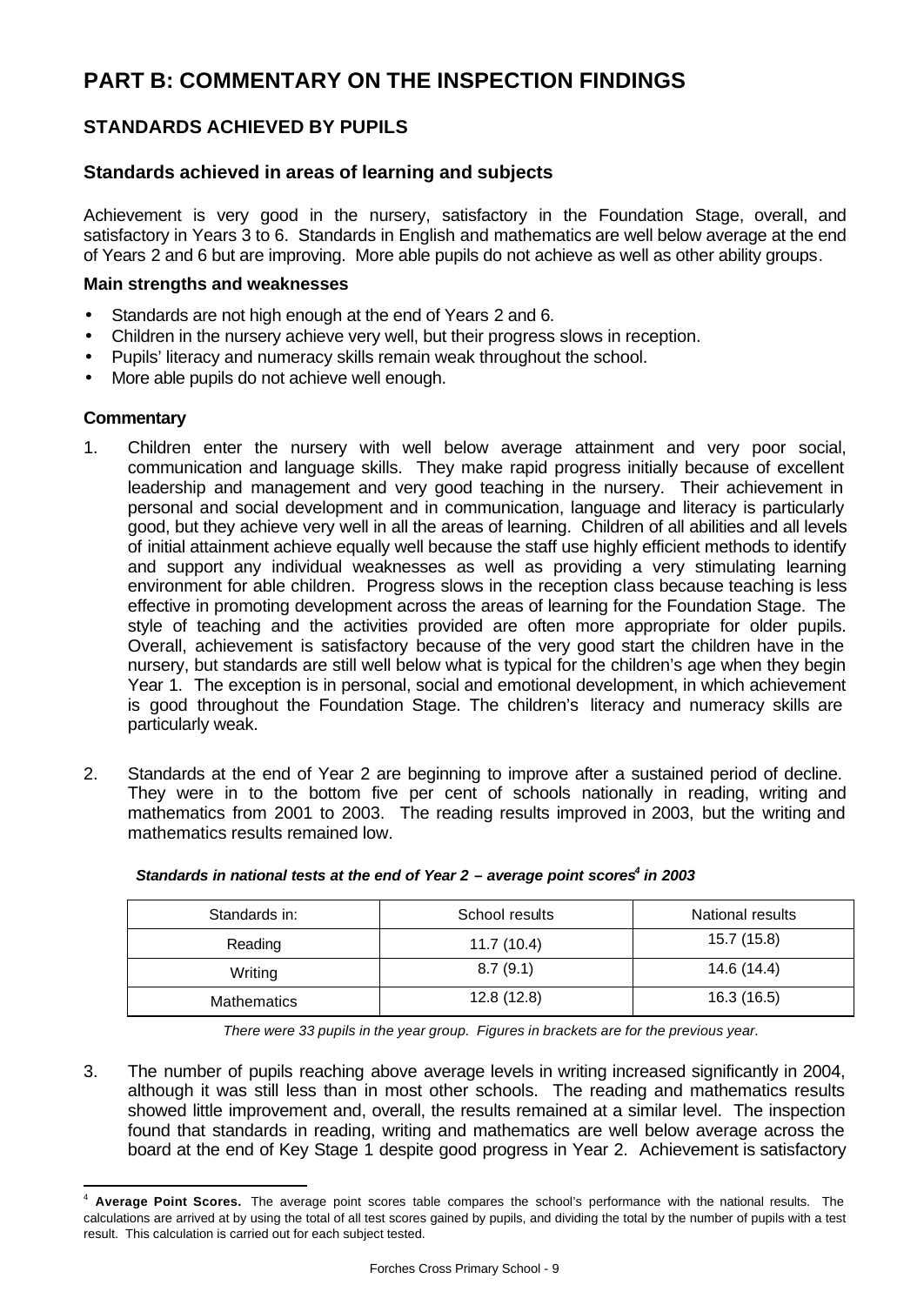overall because of the low starting points for most pupils, but relatively slow learning in Year 1, especially for more able pupils, contributes to the depressed results. The school recognises the need to improve the quality of teaching and learning in the transition from the Foundation Stage to Key Stage 1 in order to raise achievement at the end of Year 2.

4. With the establishment of good leadership and management in the core subjects, good teaching in Year 6 and improving teaching throughout Key Stage  $2^5$ , standards are beginning to improve in English and mathematics at the end of Year 6, although they are still well below average and, therefore, not high enough. Recent improvements in provision have not had time to fill the gaps in knowledge, understanding and skills caused by previous weaknesses in leadership, management and teaching. The fact that relatively few pupils achieve the aboveaverage Level 5, compared to the national average, holds down the overall test results. The school recognises the need to give more support to the more able pupils to enable them to achieve as well as they can and reach this level. The lower-attaining pupils generally receive good support from teachers and teaching assistants and achieve satisfactorily in English, and well in mathematics. The provisional results for 2004 show that the school met its targets in English and mathematics.

| Standards in: | School results | National results |
|---------------|----------------|------------------|
| English       | 22.6(22.7)     | 26.8 (27.0)      |
| Mathematics   | 24.8 (23.3)    | 26.8 (26.7)      |
| Science       | 27.2(25.5)     | 28.6 (28.3)      |

#### *Standards in national tests at the end of Year 6 – average point scores in 2003*

*There were 52 pupils in the year group. Figures in brackets are for the previous year.*

- 5. Pupils' attainment in speaking, listening, reading and writing is well below average at the end of Year 6. Pupils in Year 6 are making good progress in all these aspects of English, and use their skills well in other subjects. In mathematics, the main area of weakness is in the pupils' ability to use their mathematical knowledge and skills in a variety of problem-solving and investigative situations. In some classes an over-reliance on worksheets, containing examples of similar sums, contributes to this problem, and opportunities for pupils to practise and develop their numeracy skills in other subjects are not yet systematically incorporated into lesson plans.
- 6. Achievement is satisfactory in science but standards are below average. Pupils have a reasonable breadth of knowledge, but their investigative and experimental skills are underdeveloped. The introduction of assessment procedures, designed to track and support these skills, has led to some recent improvements in progress, but attainment in this area of science lags considerably behind that expected nationally. Standards in information and communication technology are below average, but achievement is satisfactory. Pupils use their skills to support learning on occasions, but not to the extent they should as opportunities are not systematically planned and co-ordinated. Standards are below the expectations of the locally Agreed Syllabus in religious education at the end of Year 6. The pupils achieve satisfactorily, but do not have a very clear understanding of differences and similarities between the world's main religions. The subject is, therefore, not making the contribution it should to preparing the pupils for life in a culturally diverse society.
- 7. The achievement of pupils with special educational needs is good in the Foundation Stage and satisfactory in Years 1 to 6. There is no significant difference between the achievement of boys and girls at the end of Year 6. The differences between the attainment of the two groups in English, mathematics and science, as measured by the national tests, are similar to the national picture.

l <sup>5</sup> Key Stage 2, sometimes referred to as the juniors, caters for pupils aged between 7 and 11 and refers to pupils who are in Years 3 to 6.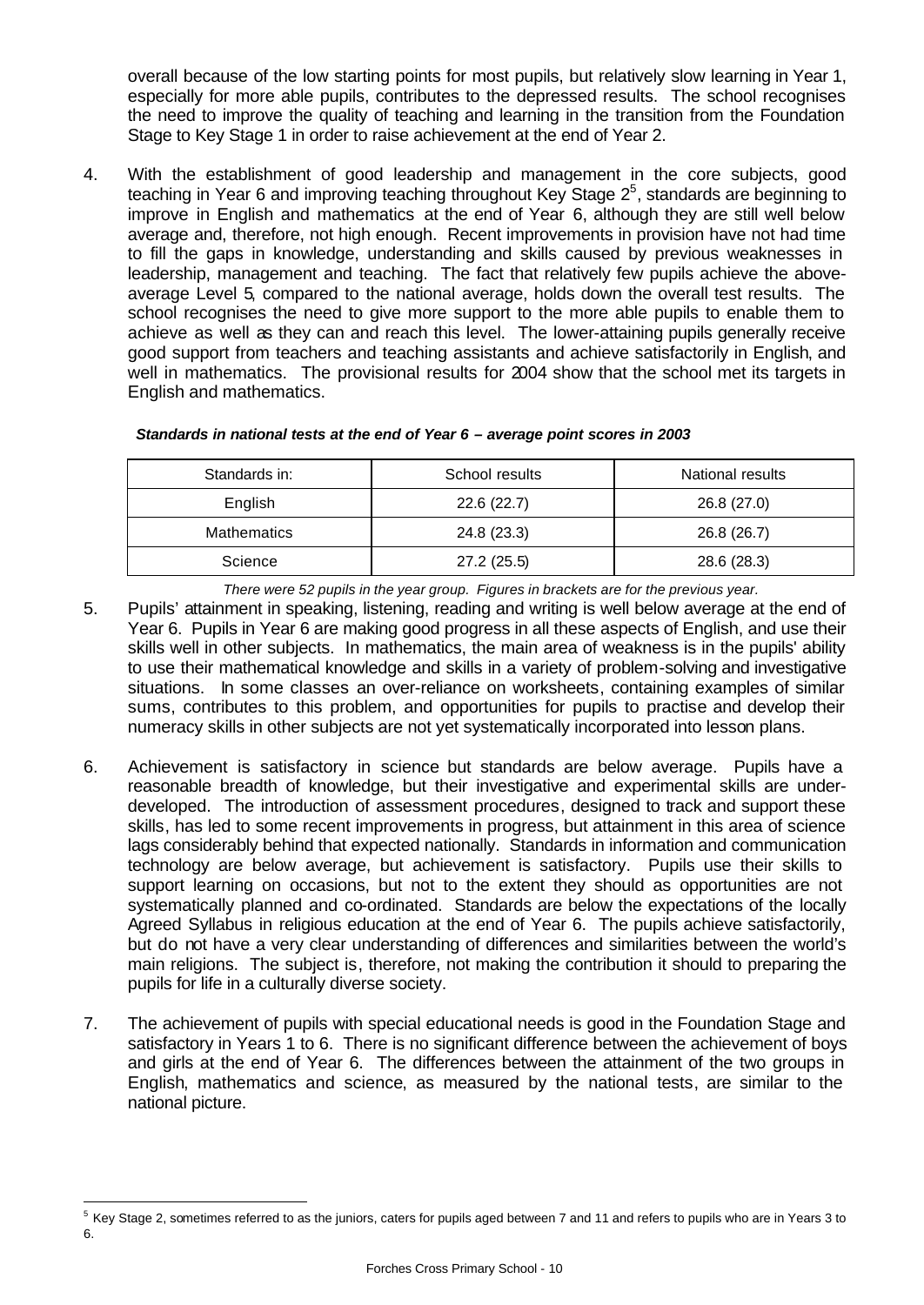## **Pupils' attitudes, values and other personal qualities**

The school promotes good and caring attitudes among its pupils and behaviour is satisfactory overall. Attendance is much improved and is now satisfactory. The pupils' personal qualities, including their spiritual, moral, social and cultural development, are satisfactory.

## **MAIN STRENGTHS AND WEAKNESSES**

- Children in the Foundation Stage behave well and their social and personal development is consistently well promoted and closely monitored.
- The pupils like school, but some have difficulties in behaving sensibly throughout the day.
- The steps taken by the school to promote racial awareness are not yet effective and boys and girls are not always given equal opportunities.
- The school promotes good attendance and punctuality for most pupils, but a few families persist in not sending their children to school often enough.

## **Commentary**

- 8. The children in the nursery are benefiting enormously from the routines established there and the warm encouragement they get from all staff. Behaviour and attitudes in this calm and happy class are impressive. The children are learning to share and take turns. They are beginning to help each other and they really know when they have done well and pleased their teacher. They are becoming confident and happy learners by the time they move on to reception. Their personal development is also promoted effectively in reception, where behaviour is good, and the children are on course to achieve the early learning goals in personal, social and emotional development.
- 9. Throughout the rest of the school, the pupils are very friendly and open and talk at length to visitors when spoken to. They appreciate the extra activities provided for them and get involved readily in school life when asked. They have a good sense of belonging to the school community, which is reinforced through organised 'House' activities. They like school and many say they like their teachers and teaching assistants too. Older pupils, especially the girls like helping younger ones on the infant playground. Not enough is done to encourage boys to play a more active 'caring' role. Pupils mix together well during lunch-times when they sit in mixed-age groups. However, they know only too well that incidents of unacceptable behaviour can often disrupt playtimes and sometimes the start of the day too.
- 10. The school discourages bullying and any incidents that do occur are dealt with swiftly and effectively. It is less assiduous in ensuring the pupils are free from racial harassment, because this has not been seen by governors as an issue in this mainly white school. The school is beginning to develop its programme to promote a better understanding of racial issues which is necessary in every school. It has recorded four incidents this school year, which have been addressed, but the spirit of the legislation, which is intended to help every pupil to gain a better understanding and appreciation of racial, religious and cultural diversity, is not being promoted sufficiently. The school is also slow to promote an understanding of the importance of giving boys and girls an equal opportunity. For example, of the 16 house captains in Year 6 only two chosen by staff to represent their house were boys. As the position is seen very much as one which encourages the care of and kindness towards the little ones, an opportunity is being missed for the school to work against the prevailing assumption that this is a female role.
- 11. The pupils' spiritual, moral, social and cultural development is satisfactory. The school provides satisfactory opportunities for reflection through assemblies. In religious education lessons, the pupils sometimes explore how abstract ideas, such as good and bad role models, affect their own lives. Occasional special events, such as the arts week, give good opportunities for pupils to explore and express their own ideas, and the school values all the pupils as individuals and sets a good moral tone. The pupils are given a good feeling of what it is like to try and live as responsible members of a community, but opportunities for them to exercise initiative are limited. For examples, few pupils use the library or computer suite independently to undertake their own research and investigations. The pupils learn about a range of cultures, through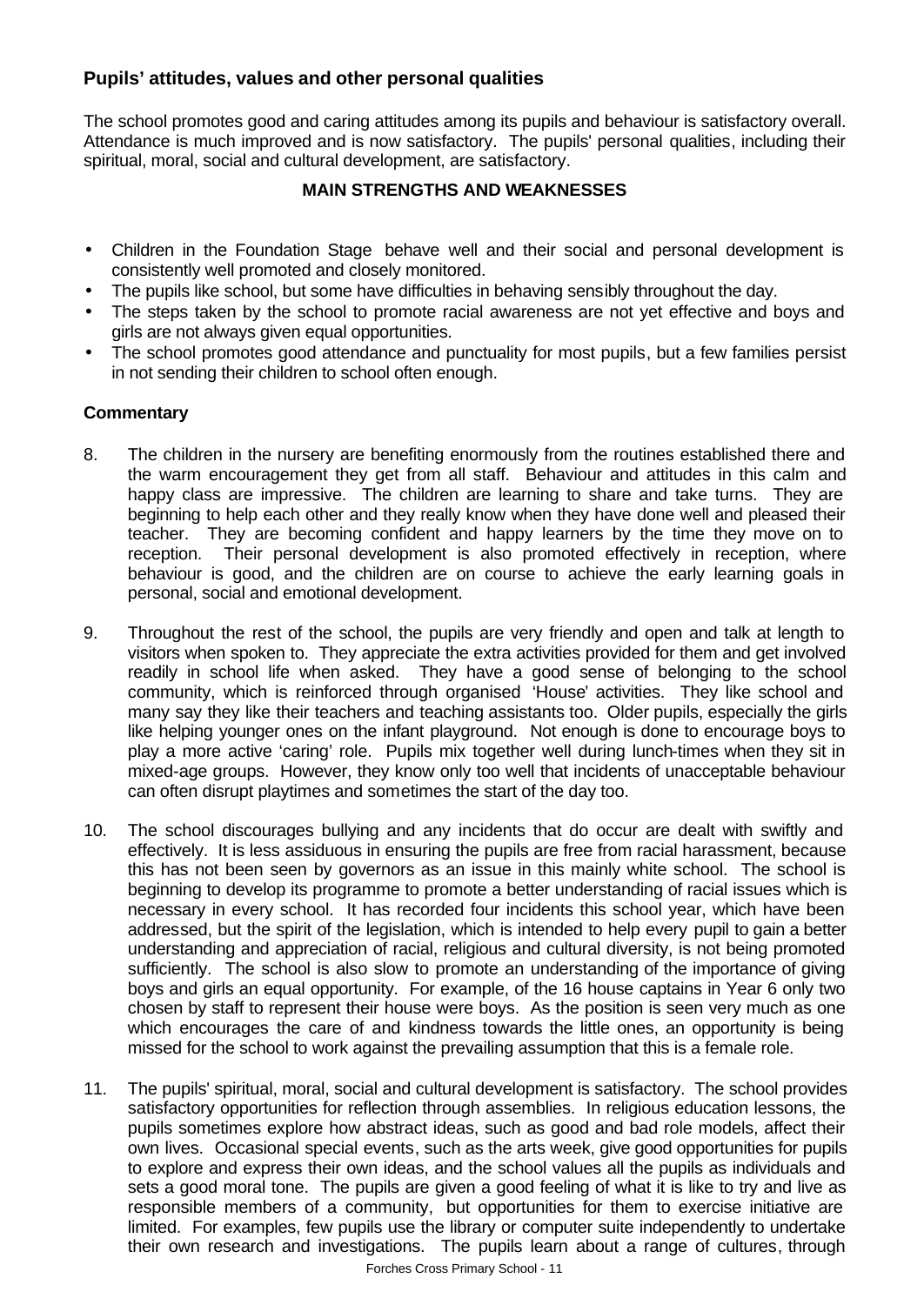history, geography and religious education lessons, but the school is not very imaginative in how it prepares the pupils for life in a culturally diverse society. Little effort is made to give them first-hand experiences to encourage positive attitudes towards the different religious, ethnic and cultural groups in the wider world in Britain.

12. Levels of exclusions have risen significantly this school year. Eleven boys have been temporarily excluded, many more than once, and some for 15 days. Unlike last year though, there have been no permanent exclusions. Many pupils have complicated and challenging behaviour which is usually managed well by staff in lessons. On occasions, however, discipline breaks down as issues escalate because some pupils become angry too quickly and sometimes aggressive. Temporary teachers in particular find this very difficult to cope with.

#### *Ethnic background of pupils Exclusions in the last school year*

| Categories used in the Annual School Census | No of pupils<br>on roll | Number of<br>fixed period<br>exclusions | Number of<br>permanent<br>exclusions |
|---------------------------------------------|-------------------------|-----------------------------------------|--------------------------------------|
| White - British                             | 238                     | 5                                       |                                      |
| Mixed – any other mixed background          |                         |                                         |                                      |

*The table gives the number of exclusions, which may be different from the number of pupils excluded.*

13. Pupils with special educational needs develop positive attitudes towards school. In lessons, they listen carefully, behave well and show good pride in their work. Their classmates are generally kind and respectful and willing to help.

## **Attendance**

## *Rates of absence in the latest complete reporting year (%)*

| Authorised absence |     |  | Unauthorised absence |     |
|--------------------|-----|--|----------------------|-----|
| School data<br>6.6 |     |  | School data          | 0.5 |
| National data      | 5.4 |  | National data        | 0.4 |

*The table gives the percentage of half days (sessions) missed through absence for the latest complete reporting year.*

- 14. Three years ago the school had poor levels of attendance, at below 90 per cent. The headteacher has been very active in promoting attendance through:
	- consistently stressing to parents the importance of daily attendance;
	- contacting parents immediately if their children are not present;
	- rewarding classes who attend well;
	- regularly reporting to governors the progress being made.
- 15. The attendance rate has risen for the third successive year to just below 94 per cent, which is about average when compared with other schools nationally. However, this year the school has also recorded much greater numbers of unauthorised absences than expected. This is because of a few families who moved house, without letting the school know, and a small number of persistent poor attenders whose parents are now being prosecuted by the local authority. Attendance is, therefore, no longer a key issue for action. Punctuality is good.

## **QUALITY OF EDUCATION PROVIDED BY THE SCHOOL**

The school provides a satisfactory quality of education, with some outstanding features, but also some unsatisfactory aspects. Teaching is satisfactory overall; it is very good in the nursery and good in Year 6, but not good enough in reception and Year 1. Assessment is satisfactory, but is not used effectively enough to challenge the more able pupils. The curriculum is satisfactory with good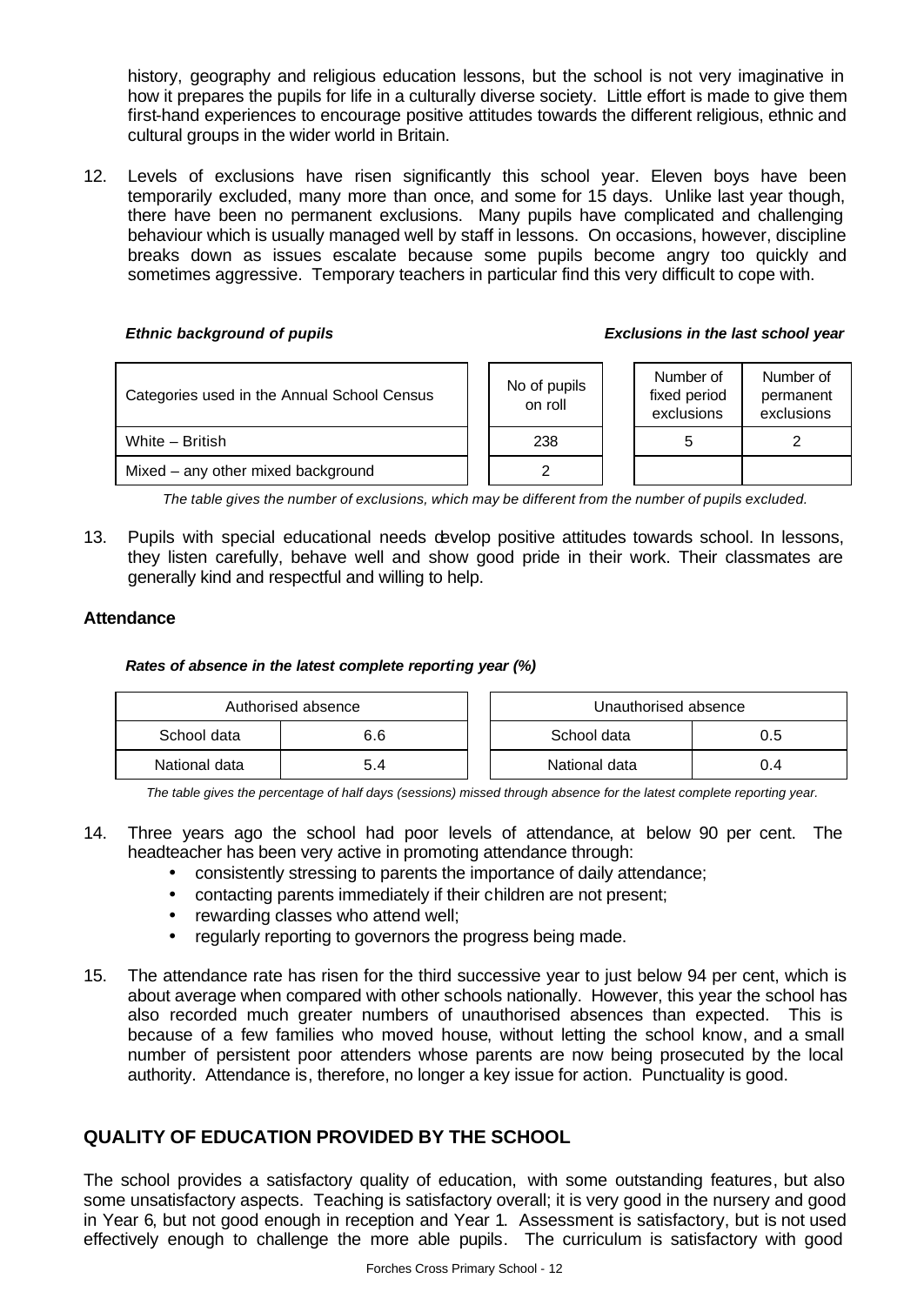opportunities for enrichment. The school provides good quality care for pupils and there are very good procedures to help settle children into the nursery and to ensure a smooth transfer to the secondary school of pupils in Year 6. Partnerships with parents, other schools and the community are good.

## **Teaching and learning**

Teaching, learning and assessment are satisfactory.

## **Main strengths and weaknesses**

- Very good teaching in the nursery enables the children to become independent and confident learners.
- The teaching in reception is not securely enough rooted in the Foundation Stage.
- Teaching and learning are good in Year 6.
- Assessment is not used well enough to identify which key skills pupils should learn next.
- Good teamwork between teachers and teaching assistants provides good support for lowerattaining pupils.

## **Commentary**

16. Teaching was good or better in just over half of the lessons seen, which is the target the school set for itself at the beginning of the year. A strong feature of the teaching is that it was very good or excellent in around a fifth of lessons. Overall, this represents good improvement since the last inspection, though some of the weaknesses that were identified then have not been fully addressed; teaching is still weaker in Key Stage 1 than in Key Stage 2, and assessment is not yet used effectively enough.

#### *Summary of teaching observed during the inspection in 36 lessons*

| Excellent | Very good | Good     | Satisfactory | Unsatisfactory | Poor | Very poor |
|-----------|-----------|----------|--------------|----------------|------|-----------|
| (3%)      | 7 (19%)   | 10 (28%) | 14 (39%)     | 4(11%)         |      |           |

*The table gives the number of lessons observed in each of the seven categories used to make judgements about lessons; figures in brackets show percentages where 30 or more lessons are seen.*

17. Teaching in the nursery is of a consistently high quality, which is an excellent improvement since the last inspection. The following lesson typifies the range and effectiveness of the nursery provision.

#### **Example of outstanding practice**

**This lesson illustrates how successfully the best practice in the nursery fully meets the needs of all the children and could serve as a model to replicate in reception.**

Throughout this 30-minute observation, all the children in the class were purposefully engaged in continuous, enjoyable learning, thanks to the skills of the staff involved and the use of excellent procedures to track, record and support individual children's development. During the initial activities, the lower-achieving children took part in a simple game in which the teaching assistant used a spider puppet to ask them to choose bricks of a specified colour. A student recorded the children's responses so that the staff had a good record of which children knew which colours and numbers. The class teacher in the meantime recorded the responses of the rest of the children in a game in which they selected objects beginning with the 's' sound from a very interesting tray of articles that she had brought in. This introduction was followed by an extremely well-organised 'free choice' session in which the children chose from a very wide range of activities, all prepared to elicit specific skills related to the lesson input. For example, the water-play area included spaghetti to reinforce the children's awareness of the initial's sound. Excellent routines continually re-enforced the children's self-esteem and sense of responsibility and purpose.

18. Routine provision in the nursery is of very good quality. Excellent leadership and management have welded together a successful team which ensures that the children learn in a purposefully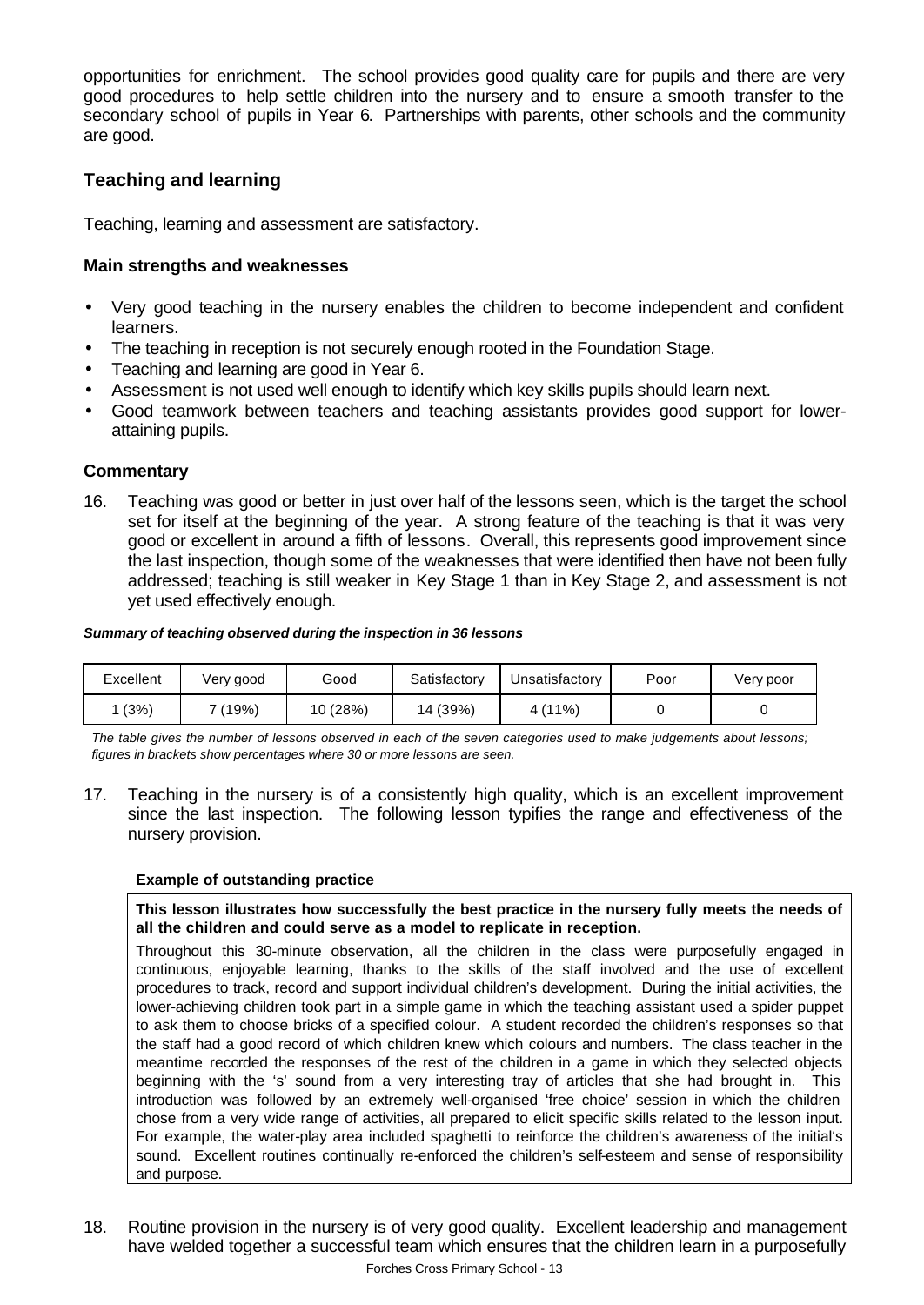organised, stimulating environment, with lots of choice and independence. The children move around the room freely and confidently, applying themselves very well to chosen tasks and developing a high degree of self-confidence and personal responsibility. This gives them a very good start in personal, social and emotional development. The teaching of communication, language and literacy and mathematical development is very effective in preparing the children for more formal studies in English and mathematics in Key Stage 1. Learning is also very good in knowledge and understanding of the world, including the use of computers, and in creative and physical development, so that the children leave the nursery with an excellent grounding for the reception year.

- 19. Some unsatisfactory lessons were observed in reception, though teaching was judged satisfactory overall. The reception environment is not conducive to learning through purposeful play, as prescribed by the Foundation Stage guidelines. The classroom is not organised to stimulate the children's imagination and facilitate choice, and the children are too often taught in a way more suitable for pupils in Key Stage 1. As a result, many of them become overtired, lose interest and concentration, and fail to make any real progress. In addition, they experience failure because they are introduced to tasks for which they are not yet ready. This slows the children's progress towards the early learning goals.
- 20. Good teaching was seen in Years 2 to 6, with examples of very good teaching in Years 2, 3 and 6. The quality of teaching in Year 6 is of a consistently good standard, with many very good aspects. In many of the lessons seen in this year group, pupils of all abilities, including the more able, were appropriately challenged and the work was made interesting and lively. Good opportunities and support for pupils to speak at some length and to listen to one another also characterised the best lessons. Teaching in English is satisfactory overall and good in Year 6, where teachers are now using assessment information to set challenging learning targets for pupils of all abilities. In mathematics, teaching is good overall, with particularly good teaching and learning in Year 6. Lower-attaining pupils learn more successfully than more able pupils, in both subjects, because support is available to them throughout the school.
- 21. In the less successful lessons, tasks are undemanding for most of the pupils. Introductions to these lessons often go on for far too long, leaving insufficient time for the pupils to work at individual or groups tasks and learn at their own rate, with support from teachers and teaching assistants if necessary. On some occasions, the poor attitudes of a minority of pupils leads to poor behaviour that is not always managed well enough to prevent it disrupting learning for the whole class.
- 22. The school has weighted the timetable heavily towards English in response to the key issue at the last inspection to raise standards. Some of this time is profitably spent in literacy lessons because the teaching is good and the pupils make good progress. However, some of the lessons lack imagination in how to make the work interesting and enjoyable for the pupils, so their learning lacks enthusiasm. The senior managers recognise the need to make more lessons fun for the pupils and link their learning in literacy to practical and creative activities and to other subjects so that they are more highly motivated and their learning more secure.
- 23. The quality of teaching for pupils with special educational needs is satisfactory. Teachers provide individual education plans based on small, short-term targets, but the pupils are not sufficiently involved in the review of their progress and in setting their own targets. As a consequence, they are not fully aware of their own learning and do not take optimum responsibility for it. A dedicated and experienced team of teaching assistants supports the pupils well. They sit near them during introductions to lessons to provide extra explanations and to help them to keep concentrating, and they support small groups of pupils as they work. As a result, the pupils are helped to make satisfactory gains in their learning. The teaching assistants receive little training, and this has led to inconsistencies in their work; for instance, their ability to contribute to the assessment of pupils' progress differs widely from class to class.
- 24. Assessment procedures are satisfactory and developing. In Year 6, they are used well in English and mathematics to set individual targets for pupils, and in science to encourage the development of investigative skills. These are recent developments, however, and are not established securely throughout the school. As a result, more able pupils are not encouraged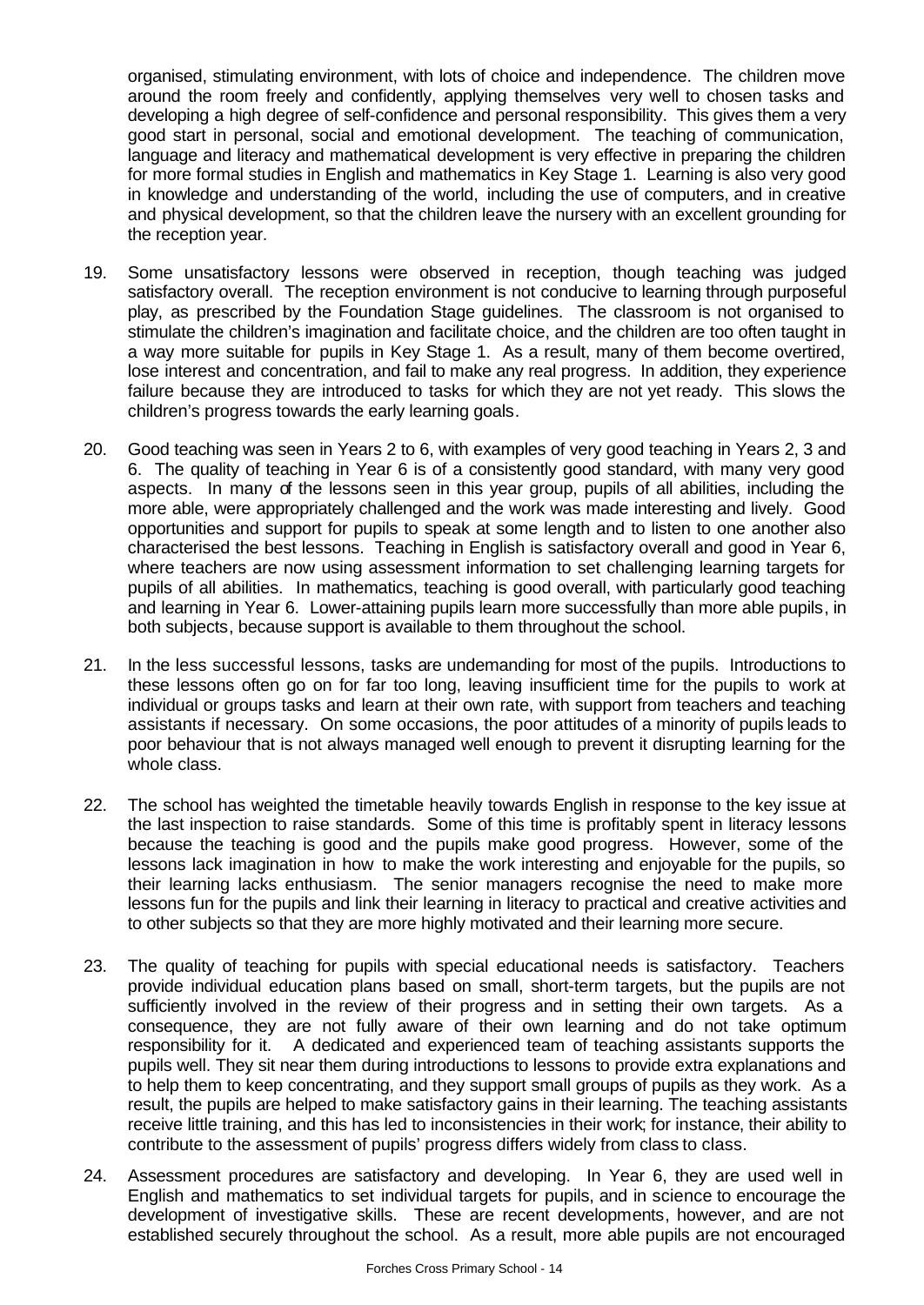to work towards demanding enough targets in key skills, and this limits their ability to reach appropriately high levels of attainment by the end of Year 6. Another limitation of the current use of assessment is that the pupils are not as fully aware of and responsible for their own learning as is increasingly the case in many schools.

## **The curriculum**

The curriculum is satisfactory, providing a broadly suitable range of learning opportunities with adequate resources and accommodation good extra opportunities for enrichment.

## **MAIN STRENGTHS AND WEAKNESSES**

- Good leadership of the curriculum is helping the school to focus well on priorities for improvement.
- The school does not yet give sufficient priority to subjects other than English and mathematics, and to inspiring pupils' interest and enjoyment.
- There are too few opportunities for pupils to use information and communication technology to support learning in other subjects.
- Enthusiastic and knowledgeable teaching assistants support pupils with special educational needs well, but the curriculum does not always provide work which is sufficiently challenging for more able pupils.
- Extra-curricular activities provide good enrichment of the curriculum.

## **Commentary**

- 25. The curriculum includes all the subjects needed to meet legal requirements. The Foundation Stage provision has been greatly improved. The curriculum in the nursery is now very good, but the provision for children in reception is geared too much towards the Key Stage 1 curriculum. The recently appointed leader of the Foundation Stage has identified the need to bring the provision for reception children up to the standard of the nursery, and has agreed plans with the headteacher to do this over a manageable time period.
- 26. Since the last inspection the good leadership of the headteacher and of the key teachers responsible for English and mathematics has led to positive gains in these subjects. One negative result of the measures taken has been the allocation of rather too much time for formal English lessons and too little time spent on practical and creative subjects. The new senior management team has plans in hand to begin redressing this imbalance and to encourage the learning and use of key literacy and numeracy skills in other subjects. The school has used visitors and special events well to add a more vibrant and lively dimension to the curriculum. For example, a theatre group inspired pupils to make their own books, and artists led activities on Alice in Wonderland. The work resulting from these inputs is on display in the school and is of very good quality, reflecting the pupils' high levels of interest and engagement. The school also uses educational visits to theatres and other places of interest to enrich the curriculum for all year groups. The curriculum includes all groups of pupils and ensures broadly equal opportunities and access for all. However, more needs to be done to promote racial harmony, to find alternatives to excluding pupils with behaviour difficulties, and to ensuring that boys and girls participate equally in all areas of school life.
- 27. Although good improvements have been made to provision for information and communication technology overall, with the installation of a computer suite, pupils still do not use information and communication technology enough to help their learning in different lessons. This was also the case at the last inspection. There are no computers in the classrooms for children in reception and pupils in Years 1 and 2, and in other classes teachers often miss opportunities to use information and communication technology when they could.
- 28. Pupils with special educational needs are adequately provided for. The school spends as much as it should on these pupils and it meets legal requirements. Teachers write individual education plans which help to ensure these pupils learn at an appropriate rate. Teaching assistants provide good support for pupils with special educational needs. They know the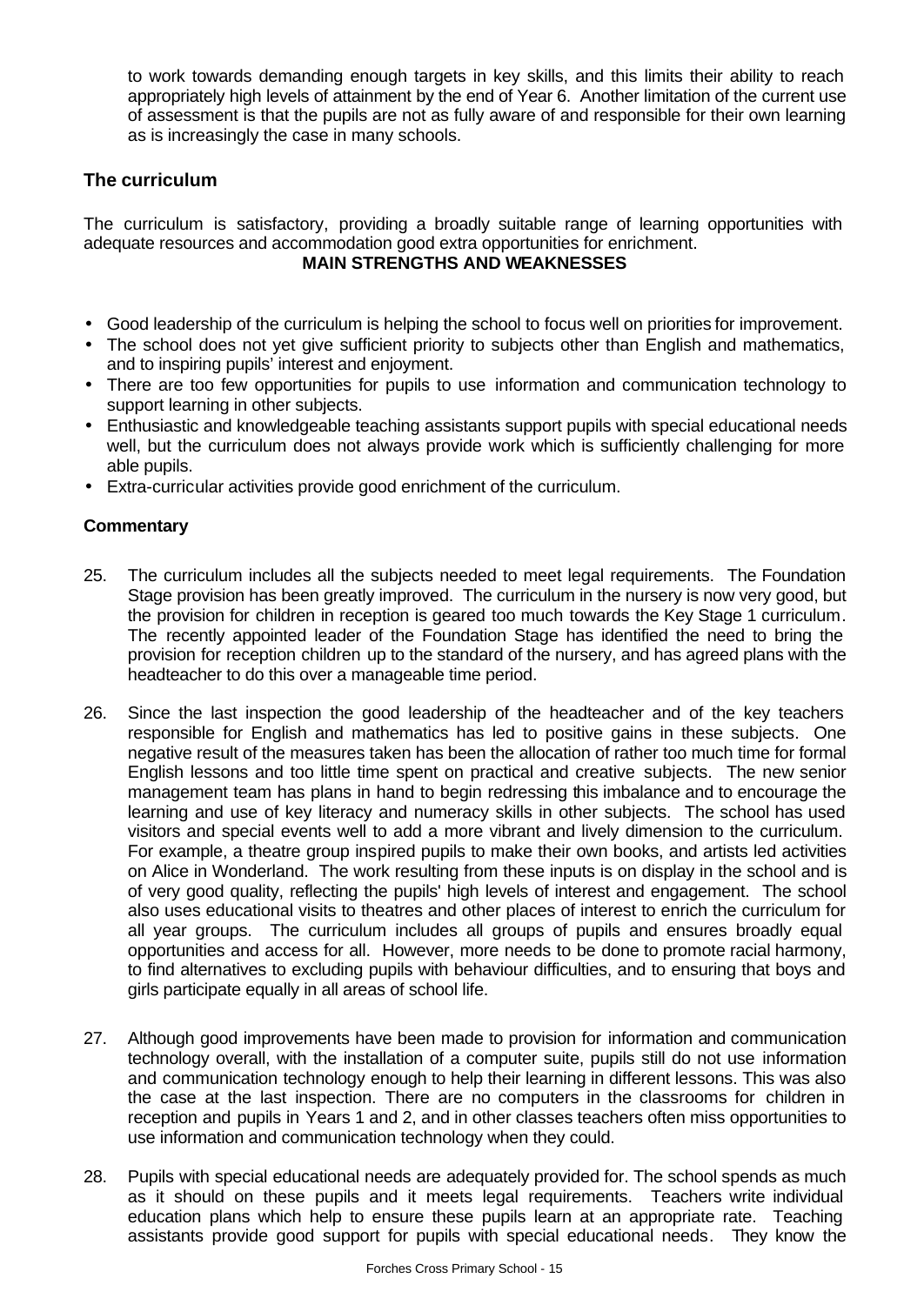pupils well and form good relationships with them, but need more training to enable them to be more effective in assessing and supporting the pupils' progress. The curriculum is not as effective in meeting the needs of the higher ability pupils, who are not challenged enough and, therefore, do not achieve as well as they could.

- 29. The school enriches the curriculum well by providing many opportunities for pupils to learn outside of the school day. The provision for sporting activities is very good and in the arts and other areas it is good. The dynamic and highly valued caretaker runs a breakfast club and further break and lunchtime clubs are available to pupils. After-school clubs are enthusiastically attended by most of the pupils. In recent weeks these have included football, cricket, rugby, tennis, netball, art, gymnastics, athletics, cross-stitch and environmental club. The good range of after-school opportunities is a remarkable achievement is appreciated by parents, and represents a real strength of the school. Parents also praise how well the pupils are prepared for secondary school, due to the good links between the two schools.
- 30. The teachers and support staff are sufficiently trained and experienced to meet the demands of the curriculum. However, staff training has concentrated on English and mathematics at the expense of other areas which now need to be addressed. Resources are sufficient to support the full curriculum. The accommodation is satisfactory, including a good library and computer suite, and staff work very hard at making the school bright and attractive. Furniture and furnishings in many classrooms are of poor quality, however. The school's outdoor facilities include a valuable environmental area and adequate hard play spaces, but the field is unable to be used for most of the year due to poor drainage. As a consequence, the outdoor physical education curriculum is restricted, but plans are in hand to build an all-weather playing surface which will be available to the pupils as well as to the community.

## **Care, guidance and support**

Provision for the pupils' care, welfare, and health and safety are good. Provision of support, advice and guidance is satisfactory. The school takes satisfactory account of pupils' own views and ideas when planning its development.

## **Main strengths and weaknesses**

- Many useful policies and procedures have been put in place in the last two years to guide care and welfare.
- Very close links with outside agencies support the many pupils who need extra care and attention.
- There are very good induction arrangements for children when they start in the nursery.
- The school is beginning to take on board the views and thoughts of pupils when planning for the future.

## **Commentary**

- 31. The headteacher, together with support from senior staff, has reviewed provision and is implementing many good quality policies to consistently promote the way that all staff care for and support pupils. Some, such as the first-aid policy and the attendance policy, are closely followed and have enabled standards of care to improve. Others, such as the behaviour and race equality policy, are not so rigorously monitored, but the school knows this and is working towards even better practice across the school. Governors are appropriately involved and informed about matters of health and safety, including the security of the site.
- Forches Cross Primary School 16 32. The school works very closely with many agencies including social services and the educational psychologist. Links are secure also with the educational welfare worker, who visits very regularly and helps to improve attendance, which is now much better. Arrangements for child protection follow locally agreed procedures and the headteacher is often involved in supporting many families and children; he is trained and experienced. In addition, there are small numbers of pupils in care of the local authority who attend the school and who have personal plans to support their needs. Support and outside advice are usually forthcoming for the problems the school faces, except for behaviour management, where there is a shortage in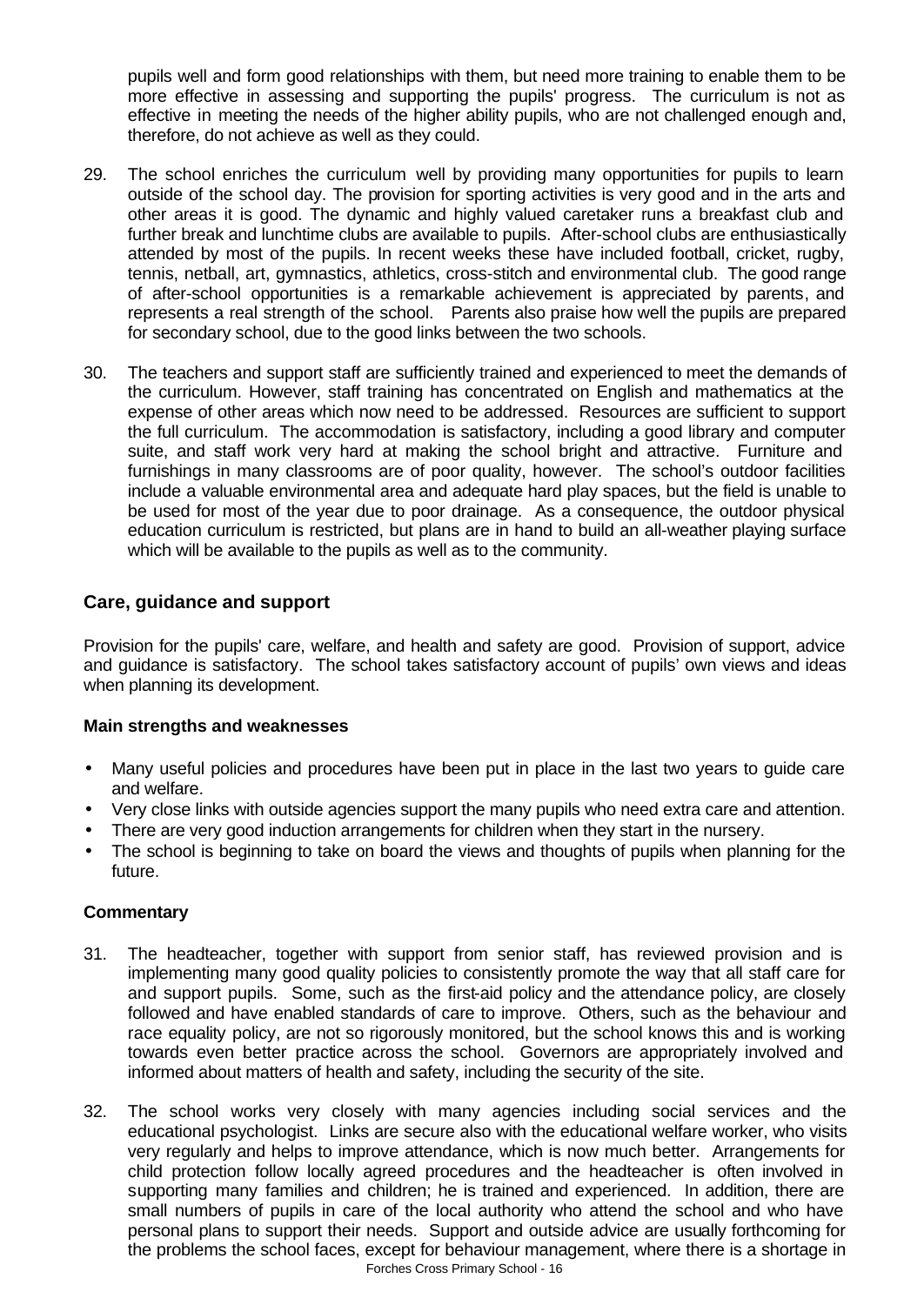the area. Many pupils are experiencing severe problems and difficulties in behaviour control. For some of them, this leads to excessive exclusions. The headteacher is fully aware of this and is working with the local authority to try and resolve the situation. There is a common will to succeed over time among the staff, who share high levels of concern and care for all pupils. Staff are aware that pupils from ethnic minorities experience discomfort from ill-informed namecalling on occasions. They do what they can to support the pupils involved, but the school is not as active as it should be in ensuring that this kind of behaviour is eliminated as far as possible. There is sometimes a lack of awareness on the part of staff of the possible ways that the school can either reinforce or counteract negative expectations for pupils of different genders.

- 33. Children who start in the nursery at the age of three are very carefully introduced to school life, with the full involvement of parents, and settle well into the very secure and happy environment. Exceptionally good levels of understanding as to what is best for this age group of pupils is shown by all the staff involved. Parents themselves know that their children get a very good start in the school; some have chosen this nursery from outside of their catchment area for this reason. The challenge now presenting the school is to maintain such positive relationships and very high levels of care and support throughout the entire school.
- 34. Pupils are organised into team 'houses', which is proving to be a good way to promote social and personal development, and is, in some instances, encouraging better behaviour and positive attitudes. The pupils try hard to win points and recognition. The weekly house meetings are also used to seek the pupils' views, which are beginning to be taken on board. The school council has only just been organised and the school recognises that this is an area for development, especially in ensuring that girls and boys are equally represented and that the style of organisation encourages both genders to play a full part. In many lessons there are instances of teachers seeking and listening to pupils' own ideas and thoughts, but some pupils are reluctant to express themselves and lack confidence in speaking aloud to a group. This, too, is an area highlighted by staff for improvement.
- 35. The support and guidance provided for pupils are satisfactory. Assessment systems are much improved and are beginning to be used effectively to set targets for the pupils. However, this area is in the early stages of development. There is some way to go to fully involve pupils in monitoring their own progress and helping to set their own targets throughout the school and ensuring that these targets are equally challenging for pupils of all abilities. Pupils with special educational needs have satisfactory support and guidance. Teachers write effective individual education plans, which contain small, short-term targets to ensure that pupils are adequately supported and guided. Staff regularly review the effectiveness of these plans and modify the future support and quidance in the light of their assessments of the pupils' progress, but recognise the need for more training and support for teachers and teaching assistants to make this process fully effective.

## **Partnership with parents, other schools and the community**

Links with parents, other schools and institutions within the community are good and effectively support the work of the school and the progress pupils make.

#### **Main strengths and weaknesses**

- The school is working hard and with success to inform and involve ever increasing numbers of parents.
- Links with the secondary school are very effective.
- The school is outward looking and gets involved in the community and with many different organisations.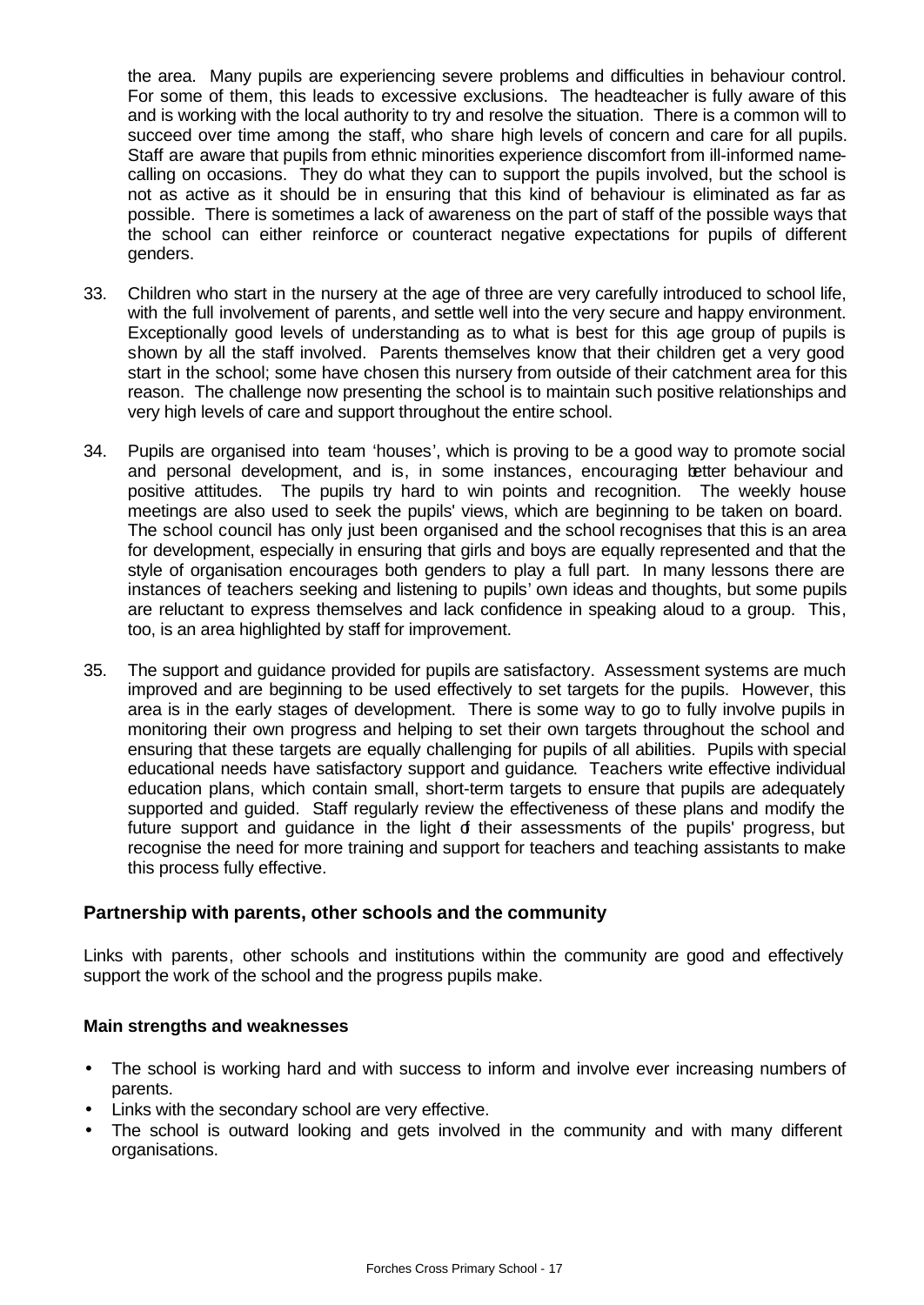## **Commentary**

- 36. Parents have generally good views of school. They are pleased with the many improvements to the buildings and the majority are very supportive and recognise the hard work being done by staff. They know that the behaviour of a minority is not always good enough and they think their children make good progress. Many speak of the welcome they receive and the ever increasing ways in which the school seeks to involve them in its work and to take account of their views. Parents get involved as governors, some help in classes and many attend functions and activities organised in school. The school's parent-teacher association is especially busy this year, organising celebrations to mark the 50<sup>th</sup> anniversary of the school.
- 37. Parents of children in the nursery attend reading workshops every week, and there is 100 per cent turn out from this group at the coffee mornings which started last year. Very good written information is given to new parents to help explain what goes on in school. The website is especially informative, user friendly and kept up to date and the very regular newsletters are good. The headteacher is constantly seen around the school and is readily available to parents. The school takes concerns and complaints seriously and does all it can to ensure that they are resolved satisfactorily. When difficulties arise, parents are immediately informed and many drop in daily to receive up to the minute news of how their children who are "on report" have behaved that day. Relationships with many parents are good, but despite continuing efforts to forge a positive partnership with all parents, a small minority chooses not to have much to do with the school. The school keeps the parents of pupils with special educational needs adequately informed. Parents are invited to the meetings to review the pupils' individual education plans but very few attend. This limits the help that they can provide at home.
- 38. Links with the secondary school are very well established and enable pupils in Year 6 to get to know their new school. Some of the secondary teachers visit the school and give sample lessons; pupils share some resources and visit the secondary school several times. In addition, each pupil in Year 6 has a visit, accompanied by their parent, on a one-to-one basis with a teacher from their new school. The pupils involved in this at the time of the inspection were excited about it and looking forward to their visit.
- 39. Pupils participate fully in sport within the community. Many organisations support the school and increasingly close relationships are being forged with, for example, the National Children's Home support base on the estate, the police service and 'Surestart'. The vicar joins the pupils for lunch once a week and the pupils visit the church from time to time. The vicar also takes assemblies every half term. Many pupils speak of the vandalism directed at school buildings and property, which it is believed is coming from within the community, but nevertheless partnerships and links which have been established are good and have a beneficial impact on pupils' experiences overall.

## **LEADERSHIP AND MANAGEMENT**

Leadership and management are satisfactory. Leadership is good and management and governance are satisfactory.

## **Main strengths and weaknesses**

- The headteacher provides clear educational direction for the work of the school.
- Leadership and management of the Foundation Stage are excellent.
- Procedures to check that policies are being implemented are not sufficiently rigorous.
- Governors are well organised and increasingly well informed.

## **Commentary**

40. The current headteacher was appointed very shortly before the last inspection in 2002, at which time leadership and management were judged to be unsatisfactory, and the school was deemed to have serious weaknesses. Since then, the headteacher has provided the good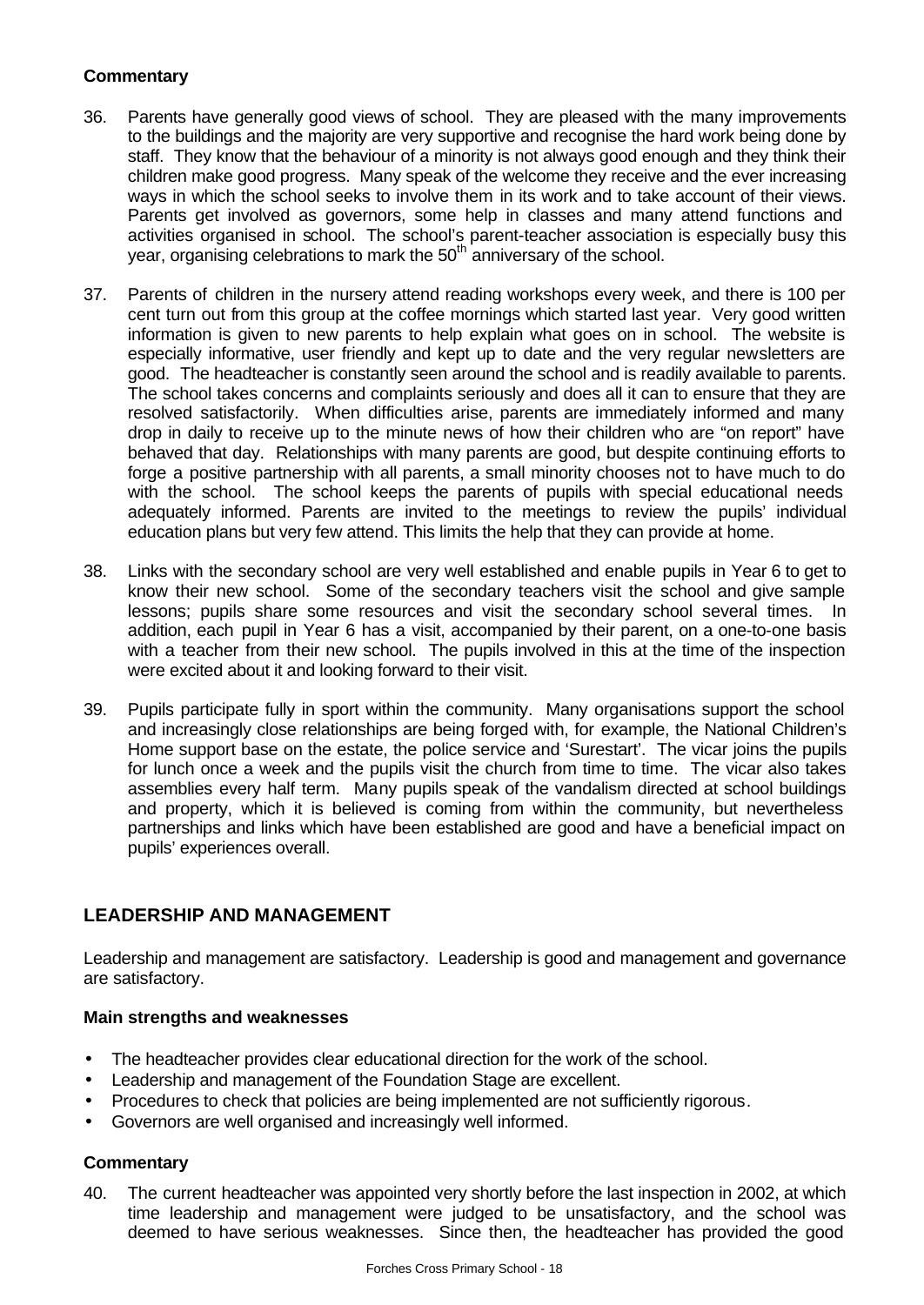quality of leadership that was required to mould the staff and governors into an effective team and begin turning the school around. Significant improvements were required over a wide range of the school's work, and key leadership decisions ensured that these have been tackled on a manageable time scale.

- 41. The initiatives taken by the headteacher to establish the basis for an effective school include:
	- Identifying provision in the nursery as a significant weakness and persuading the governors to appoint a new Foundation Stage leader;
	- Pursuing channels of funding and support to refurbish the buildings and site, including the provision of a new Foundation Stage unit;
	- Laying down minimum expected standards of teaching and learning and ensuring that all staff accept and work to them;
	- Providing governors with good quality information so that they can fulfil their roles properly.
- 42. The improvements in the monitoring and evaluation of teaching and learning have enabled the headteacher to strengthen performance management procedures and make them more effective in raising the quality of provision. Most teachers have welcomed the challenge, recognising that the support they need to improve their practice is also forthcoming. The headteacher has been willing to take difficult decisions when the support given has not affected the required improvements. Teaching assistants feel valued as members of the teaching team, but their involvement in performance management is at the early stages of development. In some areas, such the use of pupils' individual education plans, and the management of the most challenging behaviour, more training is needed to enable them to fulfil all the roles expected of them more effectively.
- 43. The excellent leadership and management established in the Foundation Stage has secured very good nursery provision and established a programme to bring teaching and learning in reception up to the same standard. The governors are beginning to understand the importance of providing all children with their entitlement to a Foundation Stage curriculum through to the end of reception and are supporting the headteacher and Foundation Stage leader in their medium term plans to make sure this happens. A further important dimension to this strand effective leadership is the pursuit of a stronger link with parents and carers. This has begun in the nursery and is developing through the school. A clear vision is shared of engaging parents and carers with their children at an early stage to help them to prepare their children more effectively for learning at school. The building work is giving parents greater confidence in the school and the measures taken to improve teaching have led to useful staff changes.
- 44. The co-ordinators of the core subjects<sup>6</sup> provide good leadership and management; this is having an impact on raising standards, although progress is slow because of previous shortcomings. Residual weaknesses in management reduce the impact of some of the school's policies. The management in information and communication technology, for example, is hampered by the allocation of insufficient time to the co-ordinator to monitor, evaluate and improve provision across the school. Similar limitations reduce the impact of the highly experienced and enthusiastic special educational needs co-ordinator. She provides a clear vision and strong sense of purpose. This satisfactory leadership is an improvement from the last inspection, but the school is not able to benefit fully from her expertise because she is not released from teaching for sufficient time to perform her tasks, including the monitoring of the implementation of policies for special educational needs. Co-ordinators have not been released from classroom teaching enough, largely because they are effective in the classroom at managing the challenging behaviour of some of the pupils, which temporary staff find difficult to do.
- 45. Governance is much more effective than at the last inspection. It is satisfactory and improving. Governors ensure that the school fulfils all statutory duties. They are very much better informed about the performance of the school and, therefore, feel more empowered to take an active interest. This has led, for example, to one of the governors suggesting a useful improvement to the data on pupils' progress contained in the headteacher's report. Under the head's guidance,

l  $6$  The core subjects are English, mathematics and science.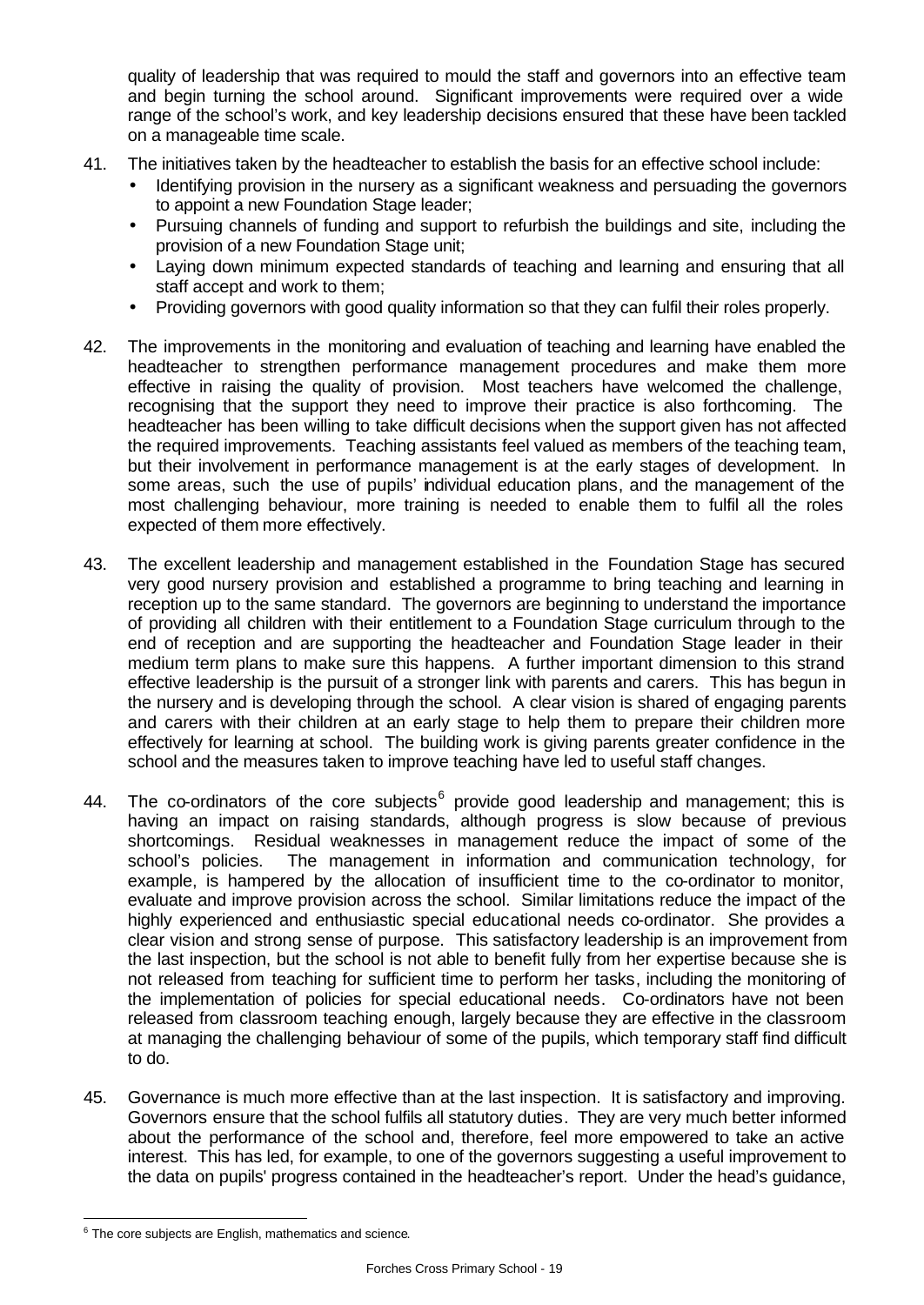the governors have re-organised their committee meeting structure so that they now manage an increasing workload more efficiently.

46. The governors bring a wide range of experience and expertise to the school, including financial management. The budget is managed well, ensuring that the maximum amount of income is spent each year on the school's educational priorities while leaving a sensible amount in reserve for contingencies. With their improved knowledge of how the school performs in comparison with other schools, the growing channels of communication with parents, and the consultation of pupils through the school council, the governors are increasingly able to apply principles of best value to their spending decisions. All the income for specific purposes such as supporting special educational needs is spent appropriately and the headteacher and governors continually seek out sources of extra funds to improve provision.

| Income and expenditure $(E)$ |         |  | Balances (£)                   |
|------------------------------|---------|--|--------------------------------|
| Total income                 | 790,286 |  | Balance from previous year     |
| Total expenditure            | 761,119 |  | Balance carried forward to the |
| Expenditure per pupil        | 2.299   |  |                                |

| Income and expenditure $(E)$ |         | Balances (£)                        |        |
|------------------------------|---------|-------------------------------------|--------|
| Total income                 | 790.286 | Balance from previous year          | 9.777  |
| Total expenditure            | 761.119 | Balance carried forward to the next | 38.944 |

47. The school works hard to ensure all its pupils can take full advantage of the education it provides. It caters for many children from under-privileged families, many of whom have behavioural and learning needs, and for a growing number of pupils in public care. However, an increasing number of pupils, all boys, are being temporarily excluded for poor behaviour, denying them access to part of their education. The staff and governors are concerned about this issue and determined to provide the training and support that teachers need to keep such pupils in school for as much of the time as possible. The race and gender aspects of equal opportunities also need further development. There is a lack of understanding on the part of governors and some staff about gender and race equality, and the governors were late in formally adopting a race equality policy. Negative gender expectations, prevalent in the wider community, are also accepted within the school, such as assuming that girls rather than boys will naturally take care of younger pupils. Staff are not alert to the dangers of overlooking such assumptions, and do not monitor involvement in activities by gender. For example, in a useful activity designed to get the pupils organising themselves, by talking to one another, it was not noted that girls did most of the talking and organising. Opportunities are, therefore, missed for teachers to amend lessons plans to compensate for such unequal aspects of development.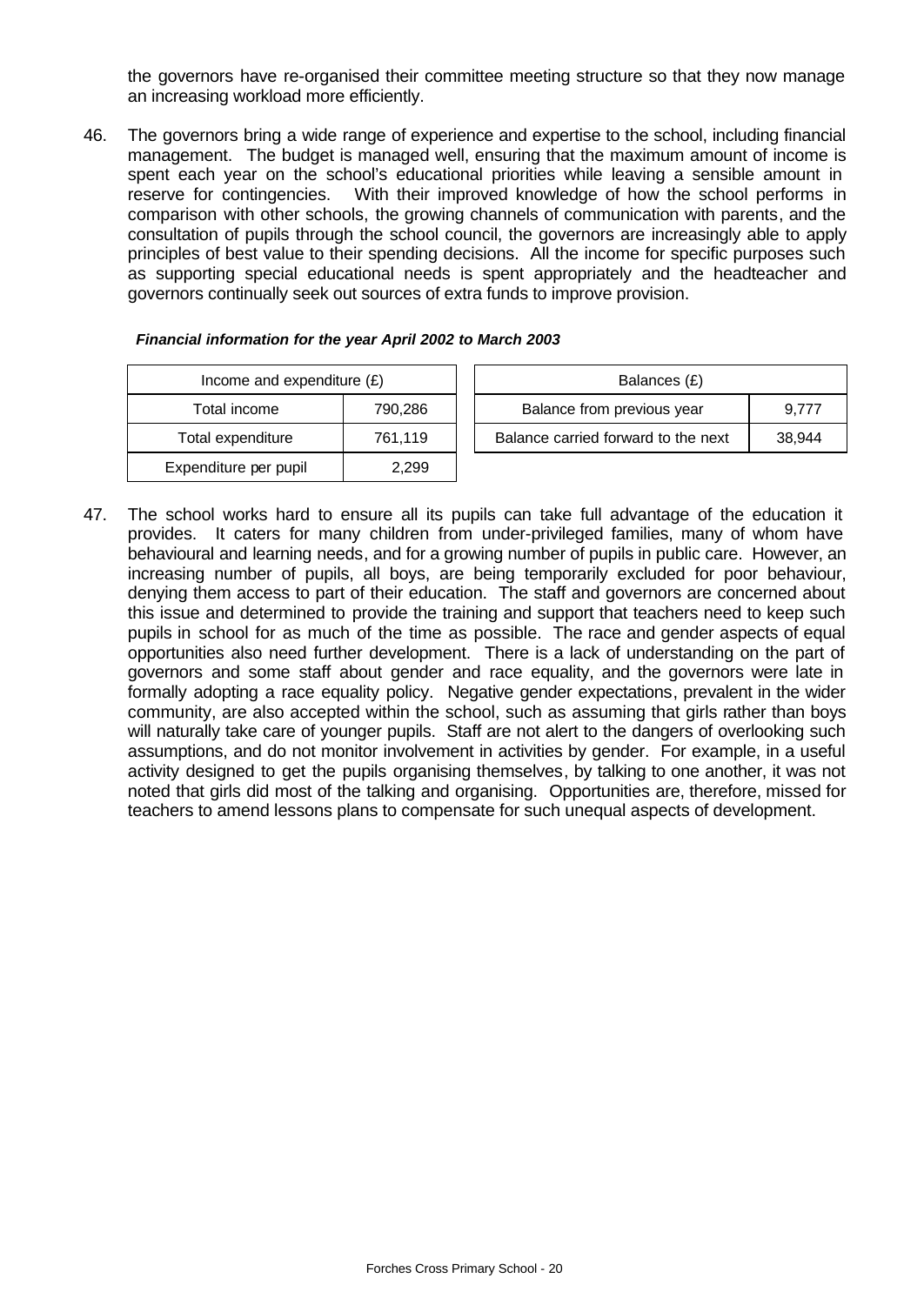# **PART C: THE QUALITY OF EDUCATION IN AREAS OF LEARNING AND SUBJECTS**

## **Areas of learning for children in the Foundation Stage**

- 48. Provision for children in the Foundation Stage is **good** overall, but is too variable in quality. Nursery provision is very good and a strength of the school. By contrast, provision for children in the reception year, although satisfactory overall, has some significant weaknesses. Provision for children in reception in the mixed reception/Year 1 class is unsatisfactory.
- 49. At the time of the previous inspection, provision in the Foundation Stage was unsatisfactory. A follow up visit by government inspectors in May 2003 found that not enough improvement had been made. Since then, a newly appointed Foundation Stage leader has changed nursery provision from unsatisfactory to very good in one academic year, making it one of the successes of the school. Provision for some children in reception, on the other hand, is not yet good enough to move the children on and does not build sufficiently well on the very good progress made in the nursery. The ratio of adults to children has improved significantly since the previous inspection. Children with special educational needs make good progress and achieve well throughout the Foundation Stage, because of the good level of high quality support.
- 50. Children enter the nursery, on a part-time basis, after their third birthday and move into reception in the spring or summer term of the year in which they are five. At the time of the inspection, there were 45 children attending nursery and 36 reception-age children in a reception only or a mixed reception/Year 1 class. The children's levels of development on entry to the nursery are well below average. Many have poor social skills and their early language, literacy and numeracy skills are very weak. Despite achieving very well through teaching of a consistently high quality, they move into reception with well below average basic skills.
- 51. The quality of teaching and learning is good overall, but, once again, there is wide variation in quality. Teaching is consistently very good, and sometimes excellent, in the nursery. The example set by the Foundation Stage leader is of the highest quality. Nursery support staff also have a very secure knowledge of this age group and make a significant, positive contribution to children's learning. This team works well. Planning takes careful account of the early learning goals and the impressive assessments that establish the children's levels of development in each area of learning are used very effectively to plan programmes of work. The quality of teaching and learning in the reception classes is satisfactory overall, but with some unsatisfactory aspects. More able children and those in the mixed-age class do not always make as much progress as they could because they do not receive work that matches their needs. In the unsatisfactory lessons that were seen, the activities set were not matched to the children's needs and management of children's behaviour was weak.
- 52. There is some way to go before both nursery and reception provision is firmly established as a separate key stage with its own identity and curriculum. In the nursery, the curriculum is very good. Children experience a wealth of rich opportunities to develop early language, literacy and numeracy skills. By contrast, the curriculum for children of reception age is not always sufficiently well linked to the Foundation Stage methods and objectives. Occasionally, there is a lack of understanding about the teaching methods advised for children this age. The structure of the literacy and numeracy lessons is sometimes inappropriate, particularly for those children who lack concentration and maturity. These factors have an adverse effect upon the quality of provision.
- 53. The Foundation Stage leader provides excellent leadership and management and huge steps forward have been made in the improvement of provision for the nursery. The refurbished nursery unit provides an attractive, spacious learning environment and dsplays are of high quality. Parents feel welcome and home-school links are very strong. Much improved outdoor play facilities also make a strong contribution to the children's learning. There are strong indicators that the leader is starting to improve provision for reception, but progress in changing some aspects of outdated and ineffective practice is slow. The staff and children in reception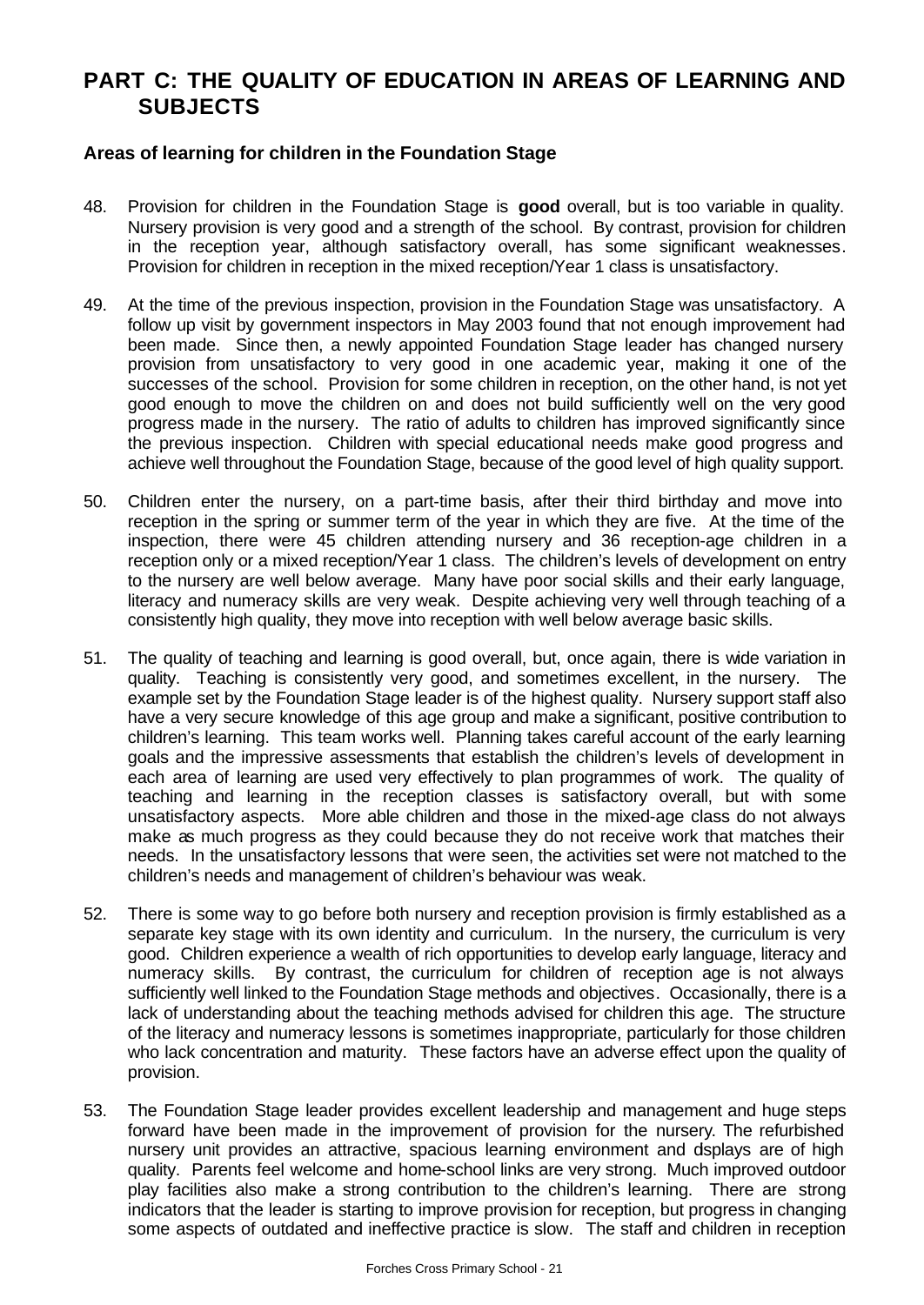have coped well with their temporary accommodation and play area. New buildings, planned to improve reception provision significantly, are nearing completion.

## **PERSONAL, SOCIAL AND EMOTIONAL DEVELOPMENT**

Provision in personal, social and emotional development is **good**.

## **MAIN STRENGTHS AND WEAKNESSES**

- Personal, social and emotional development underpins all the work of the nursery.
- All nursery and reception staff provide very good role models.

#### **COMMENTARY**

54. Children enter the nursery with poorly developed social skills. They make rapid progress and achieve very well in the nursery through very good teaching. They quickly settle into routines and work with a high level of independence. All the adults working with them have clear expectations of behaviour and there is a real feeling of care and respect. A good example of this was observed when a child, who had been chosen as '*Star of the Week*' acted as the teacher and instructed children politely to go out to play. Many children spontaneously gave him a hug on their way out. By the time the children reach the reception classes, most have learned to share and take their turn. They develop a strong sense that people care about them. Relationships remain secure and most children achieve the early learning goals in this area of learning by the time they reach Year 1.

## **COMMUNICATION, LANGUAGE AND LITERACY**

Provision in communication, language and literacy is **good** overall. It ranges from very good in the nursery to satisfactory in reception.

## **MAIN STRENGTHS AND WEAKNESSES**

- Nursery and reception staff develop children's speaking and listening skills well.
- Early reading and writing skills are taught very well in the nursery.
- The structure of some literacy lessons is unsuitable for reception-age children, who lack maturity and concentration.

- 55. A significant proportion of children starts nursery with well below average literacy skills. Some do not have clearly articulated speech and many find difficulty in expressing themselves. The impact of these poor skills was illustrated during the inspection, when a child tried to explain what he was doing, but had great difficulty because he did not know the words '*fire engine'*. Through very effective teaching, the children make very good progress and achieve well. Staff question, cajole and help to extend skills. Even the most reticent children want to contribute because they feel confident and secure. The children in the nursery enjoy books. They already have favourite stories and most develop an understanding that the printed word carries the story. They receive a rich variety of activities to develop early writing skills. A few write their name with help; others make recognisable marks. However, despite high quality input, many enter the reception year with very weak skills.
- 56. In the reception classes, progress slows, but achievement is, nevertheless, satisfactory. Teachers use discussion time effectively to develop speaking and listening skills. Routines for reading are well established and parents support their children's reading development well. Through a well-structured programme of purposeful activities, children learn how to work out unfamiliar words. However, although the quality of teaching and learning is satisfactory overall, some aspects of provision are unsatisfactory. Children, particularly those in the mixed reception/Year 1 class, do not always achieve as well as they should because activities are inappropriate for those who lack maturity or concentration. In one lesson, children were observed attempting the same activity for the whole lesson. Most were restless and had forgotten the purpose of the task. Children enter Year 1 with very weak early language and literacy skills. Special educational needs are identified early and the children involved given very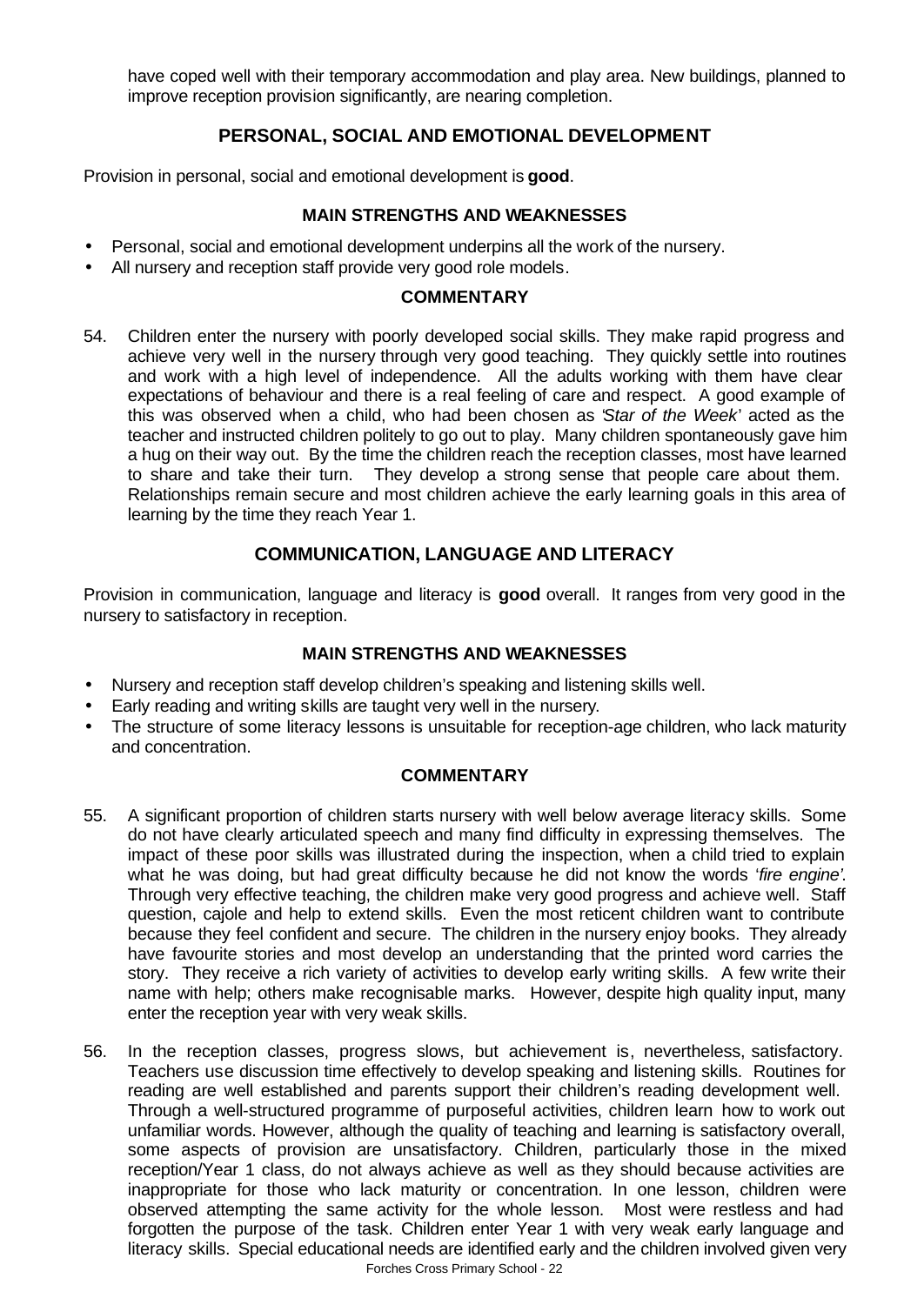good support to achieve very well in nursery. The support in reception is good so that these children achieve well overall.

## **MATHEMATICAL DEVELOPMENT**

Overall, provision in mathematical development is **good**. Provision for mathematical development ranges from very good in the nursery to satisfactory in the reception classes.

#### **MAIN STRENGTHS AND WEAKNESSES**

- In the nursery, activities are fun and staff and children enjoy their work.
- Worksheet-based activities in the reception classes do not develop children's mathematical understanding enough.

#### **COMMENTARY**

- 57. In the nursery, children achieve well from a low starting point. They show a real enthusiasm for mathematical activities because learning is fun. A good example of this occurred when children were observed '*fishing on the beach'*. Most discovered one of the fishing rods was longer than the others and there was much discussion about the number of fish they had caught. On another occasion, one child proudly announced, *'It'll be a circle'*, as he watched staff unfold a large parachute.
- 58. Despite very good teaching and learning, children enter reception with weak mathematical understanding. Teaching is satisfactory here, but with many more weaknesses. Group activities, such as using a number line to identifying different shapes, are purposeful, and effectively develop the children's understanding. Support staff make a good, positive contribution to children's learning. Children with special educational needs make most progress and more able children least, because tasks do not lend themselves to further extension or exploration. There is a lack of flair and imagination. The children in reception do not yet receive the richness and variety they need to achieve well and do not move on far enough from their low start. Teachers rely heavily on worksheet-based activities that neither challenge nor inspire. Many of the children find it hard to concentrate for the hour-long numeracy lessons that are taught in this class, so their pace of learning slows. Most of the children will not achieve the early learning goals in mathematical development by the end of reception.

## **KNOWLEDGE AND UNDERSTANDING OF THE WORLD**

Provision for knowledge and understanding of the world is **good.** Provision is very good in the nursery and satisfactory in reception.

## **MAIN STRENGTHS AND WEAKNESSES**

- The school makes good use of visits and visitors to enhance learning.
- Reception children do not always have enough opportunities to explore and investigate for themselves.
- Children's computer skills develop well.

- 59. Children enter the nursery with a poor knowledge of the world in which they live. They develop greater understanding through an exciting range of purposeful activities. The quality of teaching and learning is very good and children achieve well. During the inspection, the topic of *'Incy Wincy Spider'* fascinated children. Some knew very little about spiders, but all gained much greater knowledge through activities, ranging from puppet shows to printing and drawing. Even the programmable toy was dressed up as *'Incy'* and was used very effectively to develop children's information and communication technology skills.
- Forches Cross Primary School 23 60. When children move into the reception classes, they make steady progress and achieve satisfactorily. The children develop greater understanding through activities such as making 'birds' and printing forest pictures and make good use of the computer suite to develop their information and communication technology skills. However, they do not have enough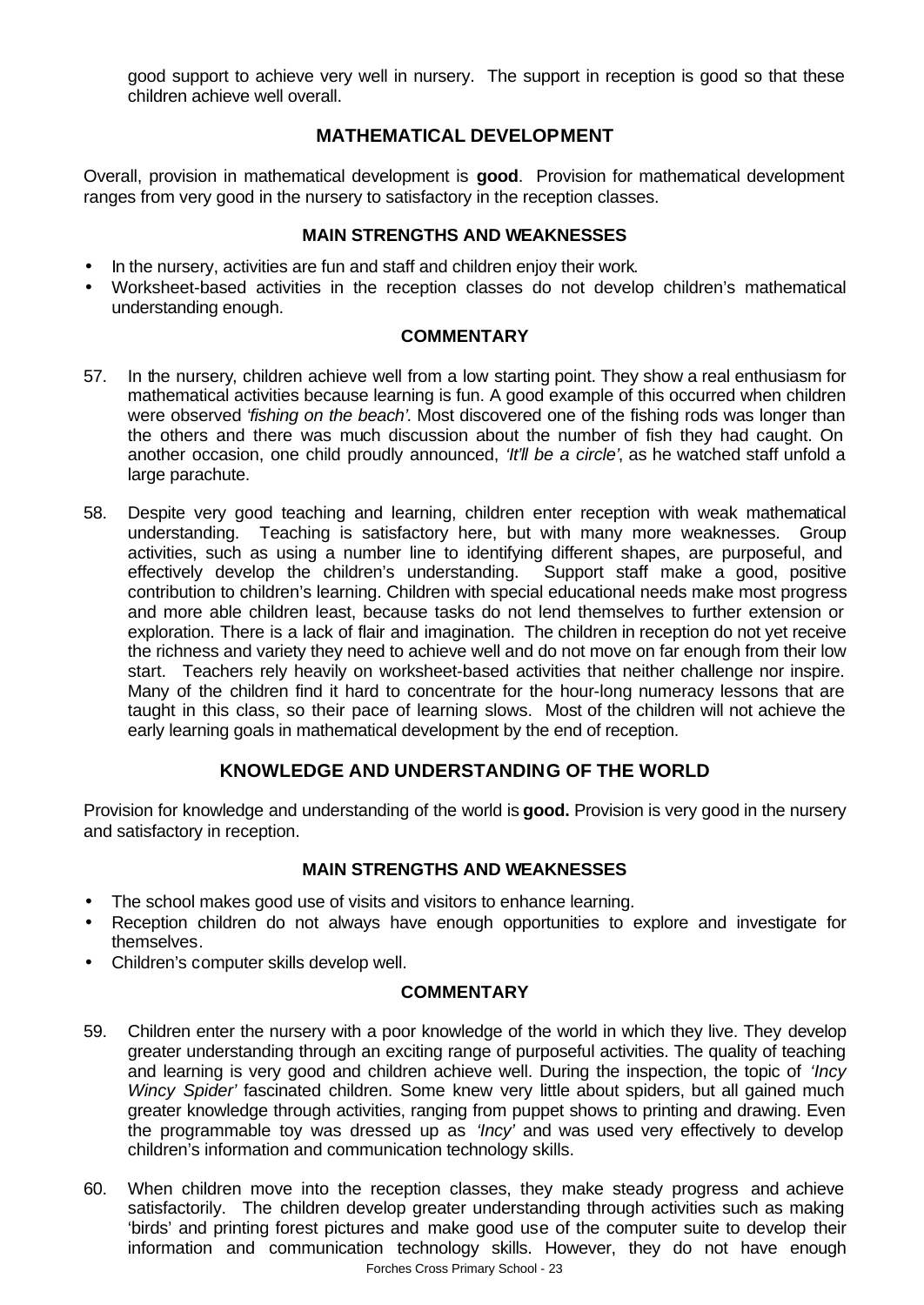opportunity to experiment and explore for themselves. In the unsatisfactory lessons, they do not have enough activities to occupy them and work is geared more towards the Year 1 pupils in the class. Provision for teaching religious education is appropriate and gives children a basic understanding of other faiths and religions. However, most children do not acquire enough knowledge and understanding of the world to achieve the early learning goals by the time they move into Year 1.

## **PHYSICAL DEVELOPMENT**

Provision for physical development is **good** overall. It is satisfactory in reception and very good in the nursery.

## **MAIN STRENGTHS AND WEAKNESSES**

- Nursery outdoor play makes an important contribution to children's learning.
- Reception staff make effective use of temporary play facilities.

#### **COMMENTARY**

- 61. Physical development is below that of others this age when children enter the nursery. Many children lack control and co-ordination and have little experience of holding or using pencils and paintbrushes. The quality of teaching and learning in the nursery is very good and children of all abilities achieve well. Once again, they make swift progress because activities are purposeful and develop skills very effectively. Outdoor play is a good social occasion, where children develop balance, control and co-ordination very well. During the week of the inspection, children demonstrated good teamwork and increasing control as they played with a large parachute.
- 62. In reception, children achieve satisfactorily through an appropriate range of activities. However, despite making steady progress, not all will reach the early learning goals by the time they move into Year 1. In physical education lessons, children use space well and express themselves imaginatively. They demonstrate good control and co-ordination in their work. Reception staff make good use of a small outdoor play area to extend physical skills but it is too small to permit the use of large apparatus. The imminent completion of new Early Years' accommodation is intended to provide better facilities.

## **CREATIVE DEVELOPMENT**

Provision for creative development is **good** overall. It is satisfactory in the reception classes and very good in the nursery.

## **MAIN STRENGTHS AND WEAKNESSES**

- Nursery staff teach skills very effectively and offer a very good balance of opportunities to learn through play.
- The nursery presents a very attractive learning environment with high quality displays.

- 63. Children's creative skills are not very well developed when they enter nursery. Through very good teaching they make rapid progress and achieve well. Nursery staff successfully create an atmosphere of fun. They focus attention on teaching skills, such as using paintbrushes and mixing paint. The whole nursery environment presents a rich, colourful display celebrating work, ranging from paintings in the style of Mondrian to good observational drawings that children recognise as their own. Children are inquisitive and wander around handling items on display and talking about their work. Children want to come to the nursery and love working in this stimulating, attractive environment.
- 64. In reception, although teachers continue to develop children's creative skills through satisfactory teaching, they do not always allow children easy access to paints and other resources to develop skills. Children' progress, therefore, slows, but achievement is satisfactory. The children in reception know a good range of songs. They remember words well and know all the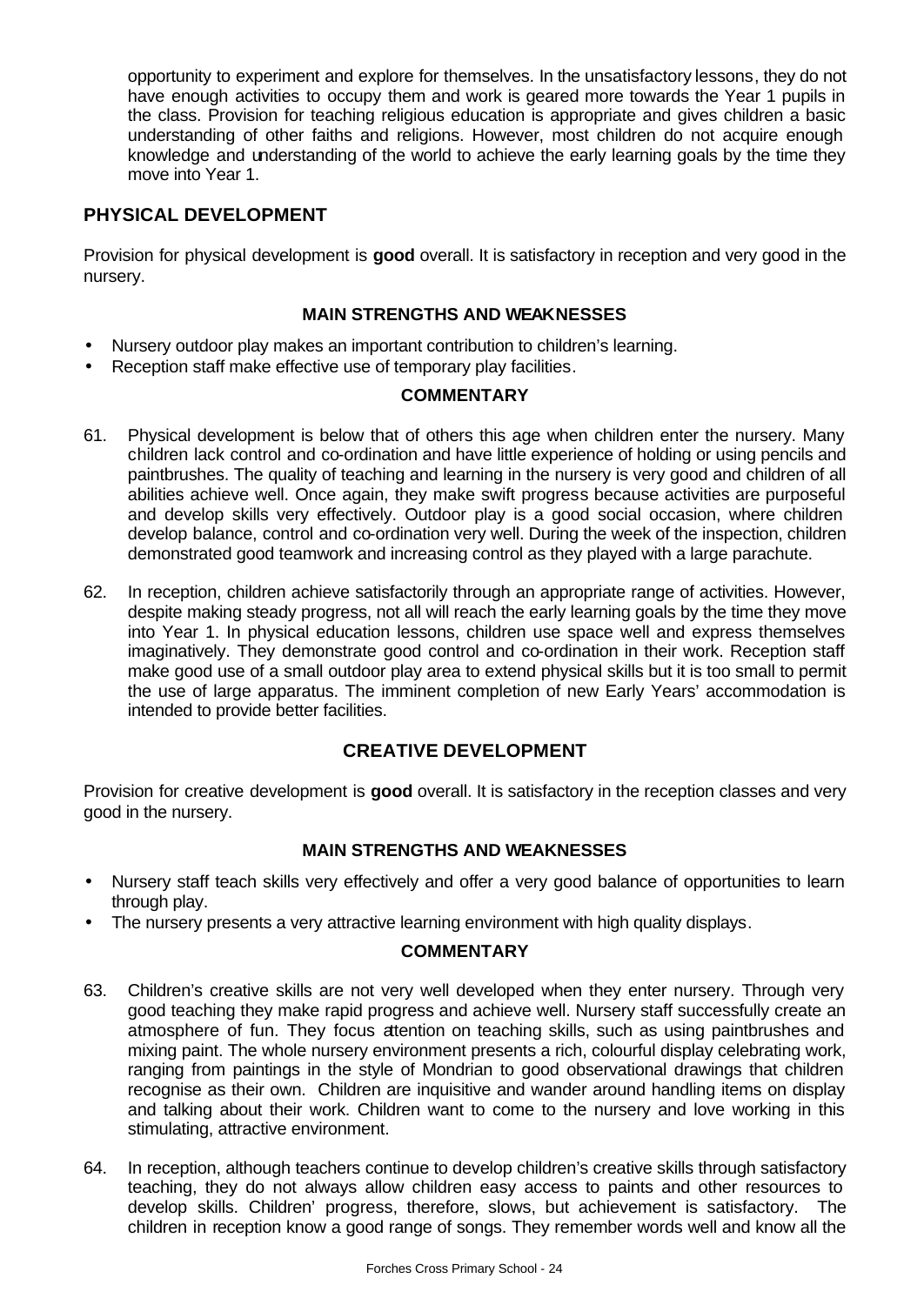actions. A good example of this occurred at the end of a physical education lesson, when children finished the lesson by performing '*Look Out Here's a Train'* with great enthusiasm.

65. Despite a lack of opportunities for independent exploration and investigation, most children make sufficient progress to achieve the early learning goals by the end of the reception year.

## **SUBJECTS IN KEY STAGES 1 and 2**

## **ENGLISH**

Provision in English is **satisfactory.**

#### **Main strengths and weaknesses**

- Standards in English are well below average.
- Pupils learn well in the best lessons, but the quality of teaching across the school is inconsistent.
- Too many lessons lack interest and enjoyment.
- Teachers do not use assessments effectively enough to respond to the needs of individual pupils; as a result, their lessons often contain insufficient challenge for the more able pupils.
- The subject is led and managed well.
- The school's clear focus on English is beginning to show improvements in standards.

- 66. Standards in English are beginning to rise because of the school's focus on improvement in this subject. Results for 2003 showed that in Years 2 and 6 standards were very low; in the bottom five per cent nationally. The inspection found that standards are improving, but are still well below average. The provisional results for 2004 show improvements in the proportions of pupils reaching expected levels and in those reaching the higher levels.
- 67. Pupils achieve as well as those in similar schools and make satisfactory progress. Pupils with special educational needs achieve as well as their classmates and there is no significant difference between the progress of boys and girls. The more able pupils do not achieve as well as they could because their work does not always challenge them enough.
- 68. Standards in speaking and listening are well below average across the school. Pupils have a very restricted vocabulary and they lack confidence in speaking out. Inspection evidence shows that this has been an area of weakness recognised by the staff since the last inspection. As a result, the school has been focusing on improvements. Teachers now regularly find ways of encouraging children to talk to the class and to each other through discussions. Consequently, pupils are slowly beginning to become more confident and clear in their speaking, and most are able to listen carefully for sustained periods, showing respect for those speaking.
- 69. Pupils' achievement is satisfactory in reading because teachers make the subject a priority. Standards are well below average in all year groups. Children are taught strategies for tackling new words, especially in Years 1 to 4, where the teaching of letter sounds is having a positive effect. Teachers also provide opportunities for group, paired and silent reading. In Year 6, reading diaries are used particularly well. Book areas in classrooms are well organised and the well-run school library has attractive and up-to-date books which interest the pupils. Displays in most classrooms inspire pupils to read and teachers are also successful in encouraging pupils to read to parents at home. However, a few teachers miss the opportunity to use their classroom displays to support reading well and their rooms are dull with little to read on the walls.
- 70. Standards in writing continue to be well below average as they were at the last inspection. However, there are clear signs that standards are beginning to improve. In Year 6, the teachers give pupils many opportunities to write for a purpose and this has led to some good progress.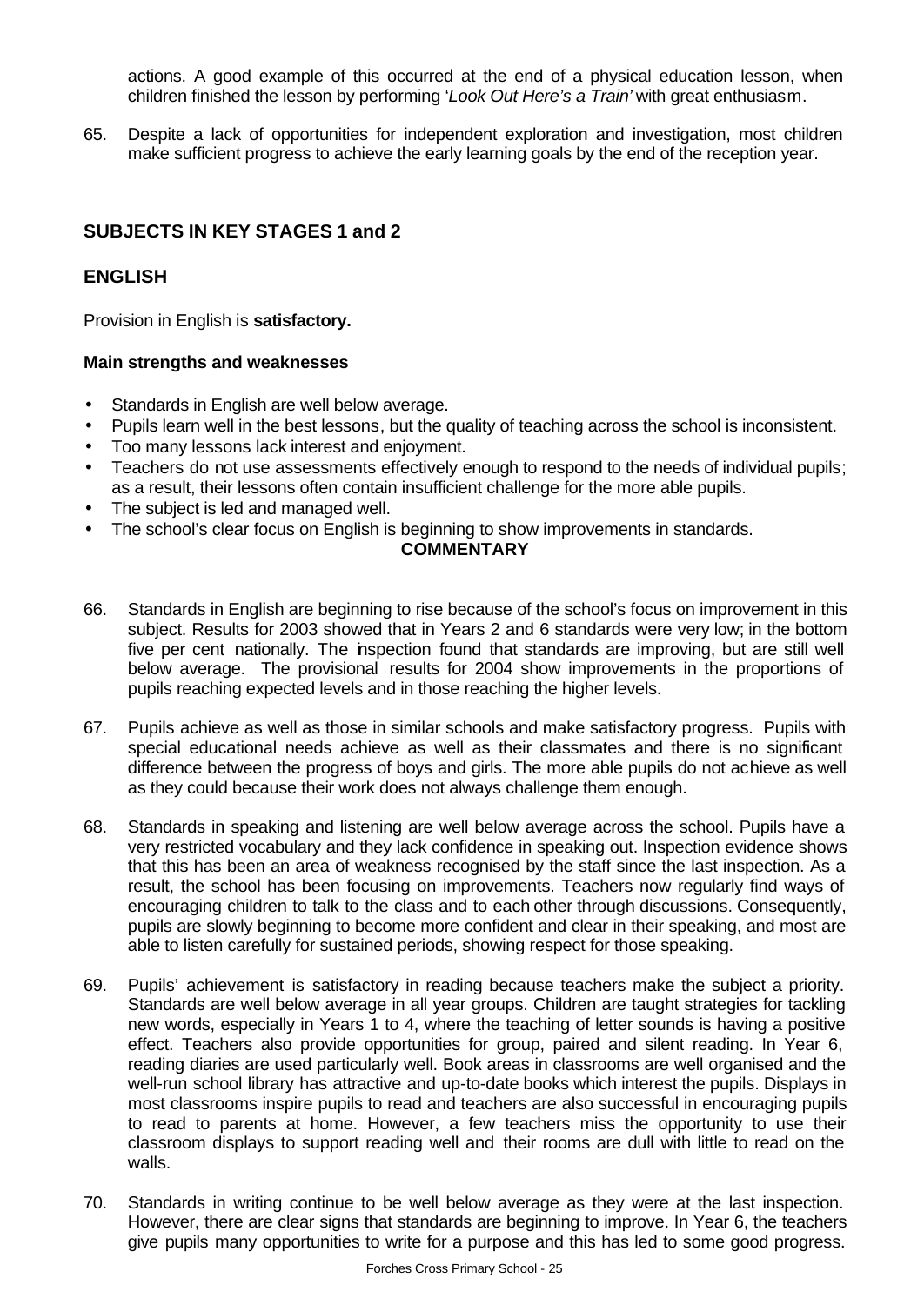For example, pupils recounted past events and reported them as articles in a class magazine for parents and other pupils. This good practice is not yet mirrored in other classes, where there are not yet enough opportunities to write freely and independently. Few pupils use paragraphs and most do not use full stops and capitals consistently. They make many grammatical errors and need support in using interesting or technical vocabulary. Pupils take pride in presenting their work carefully but they lack knowledge of spelling rules and handwriting is weak. Pupils learn the skills of joined handwriting too late in the school, limiting the development of fluent individual writing styles.

- 71. The quality of teaching is satisfactory overall as it was at the last inspection. In lessons seen, teaching ranged from barely satisfactory to very good. Teachers assess the pupils' progress in English thoroughly and, in Year 6, teachers have begun to use the information to set individual targets and plan future lessons. However, this practice is at an early stage and has not yet become widespread in the school and, as a result, the more able pupils are not sufficiently challenged to reach higher levels of attainment in key skills. In the best lessons, the teaching is lively and interesting and teachers modify their work to match the abilities in their class. As a result, the lessons capture the interest of the pupils who behave well and work hard on challenging tasks. In the less successful lessons, teachers fail to plan their work sufficiently to ensure that pupils of all abilities achieve well. They talk to the pupils for too long and give them too few opportunities to succeed in working independently. Lessons are normally successful for the pupils of middle ability in the class and those with special educational needs, who are supported well by teaching assistants. The most able pupils are often set work which is well within their capabilities and, consequently, fails to challenge and extend them as it should. Some teachers use information and communication technology well to support learning but this is not a consistent enough aspect of provision in English.
- 72. The subject leaders provide good leadership and management of the subject. They are experienced and knowledgeable, with a clear view of what needs to be improved. They monitor their subject well and they have begun observing lessons and guiding staff towards improvement. They do not yet use information from pupil data as well as they could to improve the subject, nor do they yet use other teachers sufficiently to assist in moderating standards in the school. Following the last inspection, improvement in English has been satisfactory.

## **Language and literacy across the curriculum**

73. Pupils use language and literacy in other subjects, but they are held back by their low levels of skills. They have many opportunities to practise and consolidate their use of information books when undertaking research in history and geography. Teachers help pupils to use the correct technical terms in subjects such as science. Pupils' writing skills are developed well through history, geography and religious education. However, the school does not yet have a system to ensure consistency in planning and teaching these skills across other subjects and this is a weakness.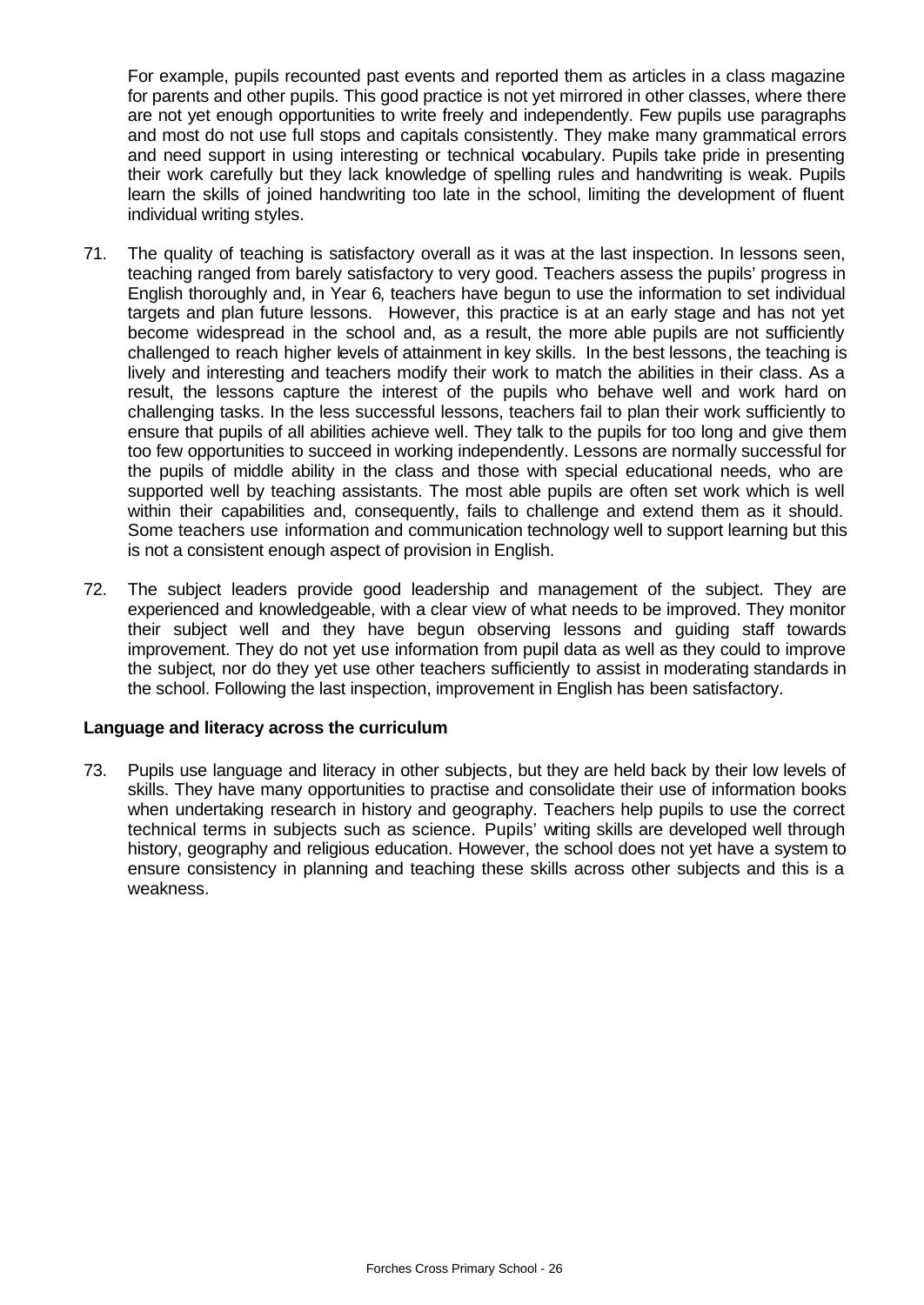## **MATHEMATICS**

Provision in mathematics is **satisfactory**.

## **MAIN STRENGTHS AND WEAKNESSES**

- Standards, though improving, are not high enough.
- Leadership and management of mathematics are good.
- Effective monitoring has improved the overall quality of teaching and learning.
- Pupils with special educational needs make good progress.
- More able pupils, particularly in Key Stage 1, do not receive enough challenge to achieve standards in line with their ability.
- Problem-solving skills are not developed systematically and pupils find it difficult to think for themselves.

#### **Commentary**

- 74. Results of the 2003 national tests indicated that standards in Year 2 were very low. Standards in Year 6 were well below average when compared to schools nationally and below average when compared to similar schools. Too few pupils throughout the school achieved higher levels. Inspection findings indicate that, although current standards are slightly improved, they are still well below average at the end of Years 2 and 6, and there are still not enough pupils reaching higher levels. There is a pattern of persistent low standards, with boys and girls displaying equally weak skills.
- 75. Achievement is satisfactory at the end of Year 2 and Year 6. On the surface, it would appear that the school has not made enough progress since the previous inspection. However, further investigation reveals that the school has made sound and sometimes good progress on areas in most need. The improved provision for lower-attaining pupils, particularly in Key Stage 2, has been very effective. Pupils enter the school with well below average mathematical understanding. A significant proportion of each class has special educational needs. These pupils achieve well, because they have a good level of high quality support. Ability groupings in Year 3 have also gone some way towards providing well for individual needs. However, the success of lower-attaining pupils is often at the expense of the more able. This group underachieves and the seeds of underachievement are sown in Key Stage 1. The teaching in Key Stage 1, although satisfactory overall, does not move the pupils on quickly enough from such a low starting point. Evidence taken from previous work reveals that pupils in Key Stage 1 do not practise applying and using their knowledge often enough. The continuing use of worksheets, criticised during the previous inspection, does little to motivate or challenge the pupils. This weakness in the development of skills is the root cause of older pupils' lack of understanding.
- 76. By Year 2, pupils' numeracy skills remain weak and understanding of mathematical language is insecure. Although more able pupils demonstrate increasing confidence with larger numbers, they do not develop strategies for working out problems and move into Key Stage 2 attempting work appropriate to their age, without the necessary skills. Older pupils, despite being taught well, lack maturity and struggle with work that requires straying from the method they know. A good example of this occurred when pupils in Year 6 were working out percentages. Some knew that they had to divide by two to find 50 per cent, but could only find 25 per cent by dividing by two twice. They had little understanding of what they were doing.
- 77. Overall, teaching and learning are good, but with considerable variation between the two key stages. In Key Stage 1, the quality is satisfactory overall, with some unsatisfactory teaching observed. By contrast, in Key Stage 2, the overall quality is good, with some strengths in the lower ability Year 3 group and teaching of a consistently high standard in Year 6.
- 78. Planning throughout the school is far more consistent than in the past. All teachers develop pupils' speaking and listening skills well, through paired work and discussion. In Key Stage 2, when very good teaching occurs, teamwork is a strong feature of lessons. A very good example of this occurred when pupils in Year 3 were working on fractions. There was a high level of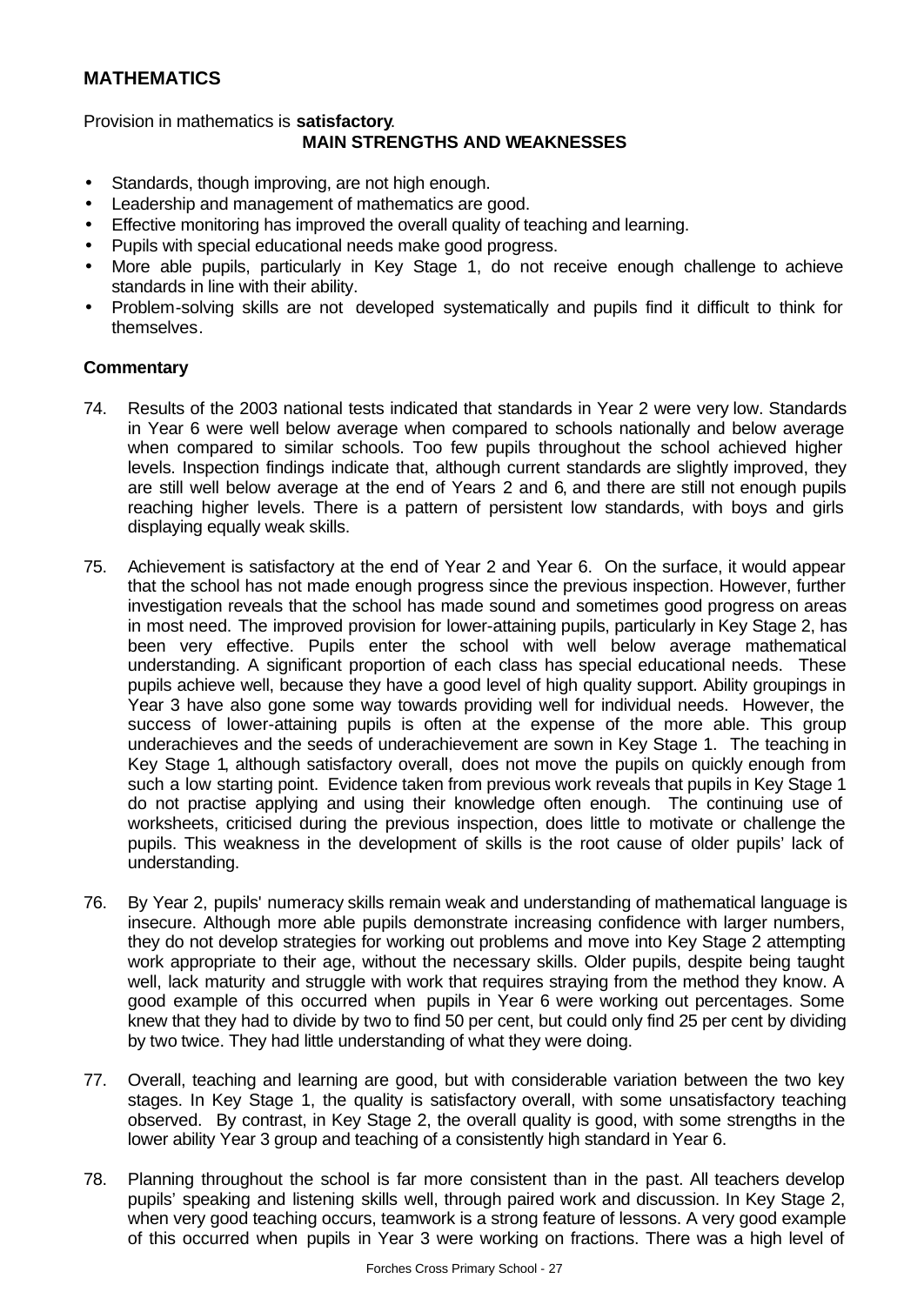support for each group, because many pupils had special educational needs. Through a combination of good quality discussion and work pitched at exactly the right level, these pupils achieved well. Everyone had high expectations and, despite finding the work very challenging, pupils persevered and succeeded.

- 79. In the lessons that were judged satisfactory rather than good, teachers' expectations of the more able pupils were not high enough and they were not encouraged to think for themselves. This limits their progress towards higher levels of key skills. In the unsatisfactory lessons, the pupils did not make enough progress because behaviour management was poor and the work was undemanding.
- 80. Leadership and management are good. Both leaders have successfully moved the subject forward since the previous inspection and there is good capacity for further improvement. They have a very accurate view of strengths and weaknesses and have made improvements to the overall quality of teaching and learning. They rightly identify improvement in provision for more able pupils, more effective use of assessment, the development of information and communication technology and the use of mathematics across the curriculum as key areas. Although there are good individual examples of information and communication technology being used effectively to support learning in subjects such as science, it does not currently make a strong contribution to pupils' learning. Although assessment procedures for tracking progress are developing well, target setting is not yet firmly established and the school is behind the times in recognising the importance of assessment in raising standards.

#### **Mathematics across the curriculum**

The school has focused much of its attention on improving basic numeracy skills and has yet to move on to developing skills further through other subjects. There are good examples of measuring skills being used well, such as in Year 6 when pupils were making moving vehicles. However, opportunities tend to occur incidentally, rather than as part of systematic planning.

## **SCIENCE**

Provision in science is **satisfactory.** 

#### **Main strengths and weaknesses**

- Standards in experimental and investigative skills are still too low, and the pupils' poor literacy skills limit their progress.
- Expectations are not high enough for the more able pupils.
- Good assessment procedures have been introduced.
- The subject is led and managed well.

#### **Commentary**

- 81. Standards in science are below average at the end of Years 2 and 6, but achievement is satisfactory at both key stages. The results of the school's internal assessments in 2003 showed that standards were very low at the end of Year 2, especially in experimental and investigative science. The school's results in the national tests at the end of Year 6 were well below the national average in 2003, although they were in line with the results obtained by similar schools.
- 82. The inspection found that the pupils' experimental and investigative skills are weak. This was a weakness identified in the previous inspection that has only been partially addressed. Pupils in Year 6 have a reasonably sound knowledge and understanding of life processes, materials and forces. They know what the heart and lungs do in the human body for example, explain how forces such as gravity, friction and up-thrust act on moving objects and give examples of reversible and irreversible reactions. Their ability to communicate their knowledge to others is severely limited by their poor literacy skills. Their vocabulary is poor - they cannot recall many of the key words that are needed to explain how things work – and they struggle to talk in complete sentences. They have carried out a number of experiments under close teacher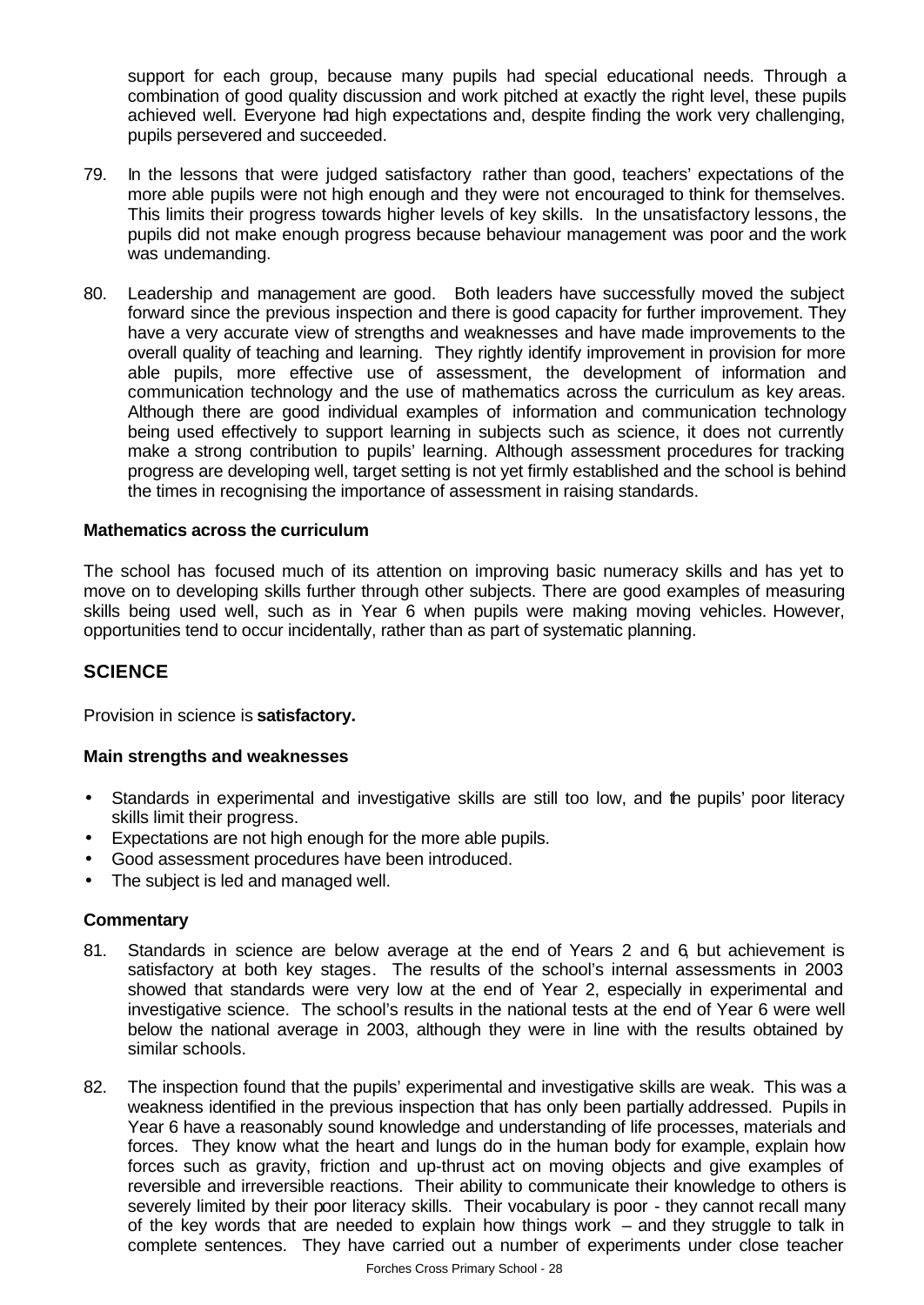direction, but have a limited insight into how to carry out investigations for themselves. This has limited the progress that more able pupils make towards developing more complex skills. Following the previous report and recommendations by government inspectors in 2003, the coordinator has included this aspect of science in assessment procedures, which, in turn, has led to teachers including more appropriate experimental activities into their planning. There is still some way to go to ensure that pupils develop levels of skill commensurate with their ability, but the evidence from their work is that standards are beginning to rise.

- 83. The quality of teaching is satisfactory overall. One unsatisfactory lesson was seen in which poor behaviour disrupted learning, in this instance, the pupils were not managed well enough to establish control of the lesson. As a result, inattentiveness and restlessness spread and the behaviour of the most challenging boys descended into rudeness. This was an exception, however, as the rest of the teaching seen was satisfactory, with some good features. The work in the pupils' books shows that lessons cover the full National Curriculum programmes of study in science, except that experimental skills do not receive enough attention. Teachers expect and get a reasonable amount of work from pupils of all abilities, most of which is presented neatly enough, with labelled graphs and diagrams, and there are examples of pupils explaining their work very clearly using correct scientific words. Teachers do not set high enough expectations for pupils to undertake more independent work as they get older. This is beginning to happen in Year 6, with pleasing results, as pupils respond to the challenge of thinking up their own questions to investigate and setting up their own experiments to test their ideas. Marking is used to show that the pupils' work has been checked, and it occasionally recognises specific successes, but areas for improvement are seldom noted. Lower-attaining pupils are given good support in lessons, and work simplified to enable them to achieve success, for example by drawing a picture chart in Year 2 instead of the block graph the more able pupils were expected to produce. By contrast, insufficient thought is generally given to the level of challenge for pupils at the top end of the ability spectrum. In some of the lessons seen, the teachers talked for too much of the time to all the class instead of giving a short introduction and setting the pupils tasks more suited to the wide range of ability and prior attainment in the class. This resulted in some inattention and a reduced pace of learning for some pupils.
- 84. The co-ordinator leads and manages the subject well. She provides good support for other staff and ensures that sufficient resources are available for lessons across the school. She is not a science specialist, but has worked hard to become better informed about the subject and shown a very good capacity to seek and act upon expert advice. This has enabled her to put in place the measures needed to raise standards in experimental and investigative skills, though she is aware that more staff training is needed to ensure that these measures are implemented effectively. She is rightly determined to improve the extent to which literacy and numeracy skills are developed in science lessons, and to extend the use of information and communication technology. This fits in well with current whole-school thinking on linking the elements of the curriculum more closely together and contributes to the school's good capacity to continue improving.

## **INFORMATION AND COMMUNICATION TECHNOLOGY**

Provision in information and communication technology is **satisfactory.**

## **Main strengths and weaknesses**

- Standards are not yet high enough and information and communication technology is not used enough in classroom lessons.
- The very good practice seen in some lessons needs to be spread more widely across the school.
- A knowledgeable technician supports the subject well and teaching assistants make a good contribution to the pupils' progress.
- There is insufficient monitoring and evaluation of the subject across the school.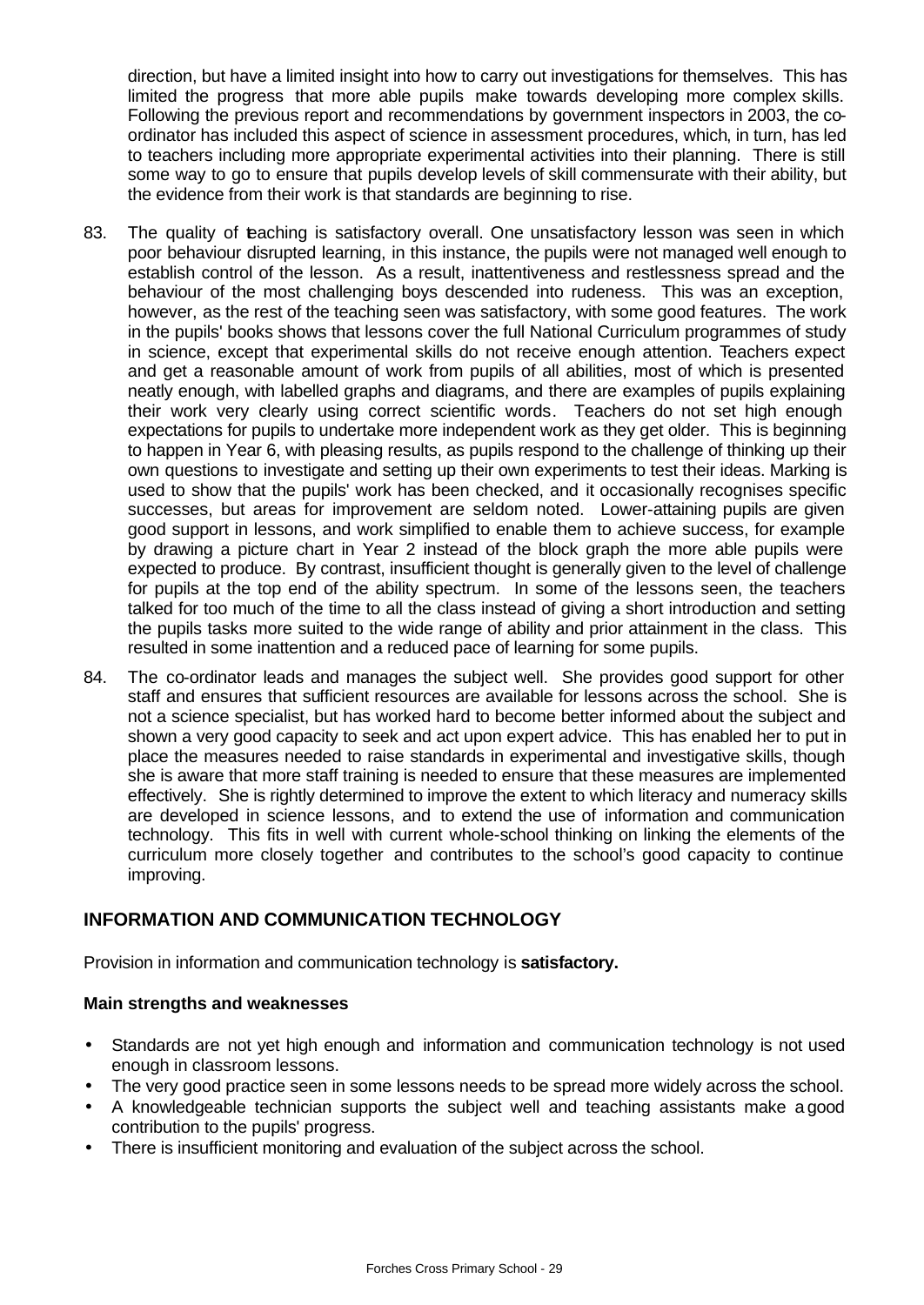## **Commentary**

- 85. Standards are below average at the end of both Years 2 and 6, with more ground to be made up in Year 6. The low standards stem from the restricted opportunities provided by the school over successive years. However, achievement is satisfactory because of the pupils' low starting points. Standards have not yet improved since the last inspection. Pupils with special educational needs make as good progress as their classmates and there are no significant differences between the achievement of boys and girls.
- 86. National initiatives have helped the school to begin to raise standards. For example, the school has begun to use national guidance as the basis for planning to ensure that all pupils will cover all the strands of the subject. However, the teachers' planning is not checked to ensure that this is happening in practice. National funding has meant that the resources for the subject have been improved and staff confidence and expertise developed through training. These positive initiatives have led to the school now being in a position where significant improvements in standards can begin. Improvements in Years 1 and 2 are hampered by a shortage of computers in the classrooms.
- 87. Teaching in information and communication technology is satisfactory. The computer suite is used well for teaching classes and small groups, where the knowledgeable technician is a great asset. In the classrooms however, there is limited use of computers to support learning in other subjects, which was a weakness at the last inspection. This is because teachers do not routinely plan for information and communication technology in their lessons and the school does not check that this is done. Teaching assistants support pupils with special educational needs well. In some lessons they also work well on developing information and communication technology skills with small groups. Some examples were seen of the good use of information and communication technology by teachers to support learning. For example, in a geography lesson in Year 6, the teacher used a data projector very well to illustrate coastal erosion through animation. As a result, the pupils were interested and enthusiastic and they made substantial gains in their understanding of a difficult subject. A group of pupils in Years 2 and 3 achieved well in a good lesson, led by a teaching assistant, in using CD-ROMs to gather information about animals. Such good practice is not currently being spread more widely to other classes, because it is not identified by monitoring. There are still insufficient opportunities to use information and communication technology sensing and monitoring tools, as was also the case at the time of the last inspection. The school plans to introduce the use of such resources soon.
- 88. The leadership and management of information and communication technology are satisfactory but contain significant weaknesses. The knowledgeable and enthusiastic co-ordinator for information and communication technology has led some positive developments in the subject and she has ensured that pupils are adequately protected from unsuitable Internet use. However, she does not monitor her subject with sufficient rigour. As a consequence, she does not have a clear picture of the strengths and weaknesses in her subject, nor can she be sure of the quality of information and communication technology provided for pupils in each class. Overall, improvement since the last inspection has been limited.

## **INFORMATION AND COMMUNICATION TECHNOLOGY ACROSS THE CURRICULUM**

89. The use of information and communication technology across the curriculum is satisfactory but is not as effective as it could be because it is not planned and co-ordinated in a systematic way. It is used regularly as part of literacy work and less regularly with other subjects across the school.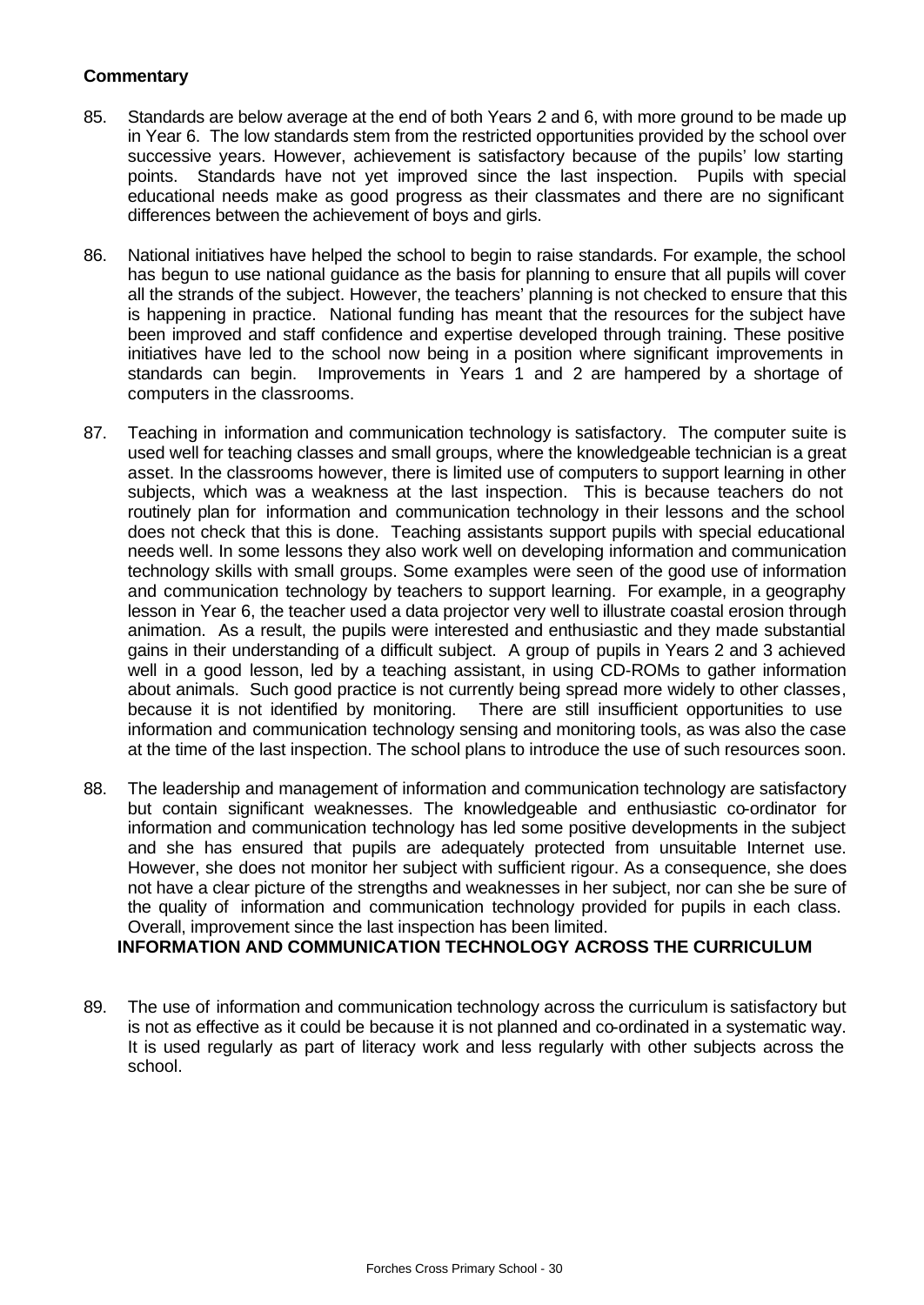## **HUMANITIES**

No judgements are made on the quality of provision in **history, and geography** as only one complete lesson was seen in both history and geography. From the evidence available, the indications are that standards are below average in history and geography, as they were at the last inspection.

90. In **history and geography,** teachers try to make learning interesting and enjoyable. Visits and visitors play an important part in making lessons lively and relevant. For example, pupils pay study visits to Woolacombe, Landkey Village, local churches, Pinkery Residential Centre, the theatre and to Umberleigh by train. Visitors include an African dance and drum group, a travelling theatre and a group of artists. These activities enrich the subjects and inspire the pupils. However, history and geography are partly neglected because the school has been concentrating on English and mathematics. The pupils' work shows that they are covering a broadly suitable range of topics in both subjects. The topics are successfully planned to form links with literacy to make the work relevant for pupils. For example, the Years 4 and 5 history topic on 'The Ancient Greeks' includes tasks that require the pupils to write in many styles and to undertake Internet research. As a result, the pupils see the purpose of their learning, which helps to maintain their interest. Those pupils who were spoken to clearly enjoyed these subjects and showed pride in their work, which was presented neatly. There are adequate resources for both subjects. In Year 6, pupils use their knowledge of information and communication technology to present their research findings in history by multi-media presentation. For example, a presentation on 'The Victorians' included voice, music, text, colour and imported images.

## **Religious education**

Provision in religious education is **satisfactory.**

#### **Main strengths and weaknesses**

• Pupils do not have a clear enough understanding of how the main religions of the world are related.

## **Commentary**

- 91. Standards in religious education are now below average at the end of Year 6, compared with a judgement of above average at the time of the last inspection. The work in the pupils' books shows that the requirements of the locally Agreed Syllabus are covered in lessons over the course of a year. The pupils have some knowledge of the main world religions, but are less sure about how they are related. For example, they are not aware that Christians, Muslims and Jews worship the same God, and that their holy books have common roots. This lack of understanding restricts the contribution the subject is making to preparing the pupils for life in a multi-faith society. The work in the pupils' books indicates that standards are also below the expectations of the agreed syllabus at the end of Year 2, but that the pupils cover the required ground.
- 92. Teaching and learning are satisfactory overall. The pupils undertake some tasks that require them to relate themes from religions to their own lives. A good example was seen in a lesson in Year 6 in which the pupils reflected on how Mohammed serves as a role model for Muslims. The teacher then provided a secure environment in which the pupils felt able to discuss both good and bad role models that affected their own lives. This contributed positively to their personal development. In another part-lesson observed, pupils in lower Key Stage 2 were working on a theme to do with Christianity. The drawings and illustrations being used bore little resemblance to the reality of Christian worship and practices within their own community, and the pupils had little idea about how the lesson related to their own lives.
- 93. There is currently a hiatus in leadership and management of the subject as the co-ordinator has left the school and will not be replaced until September. This means that no-one has a current overview of how well pupils are learning throughout the school. Gaps in the pupils' knowledge have been picked up by previous monitoring so the school is aware to the main issues to be addressed.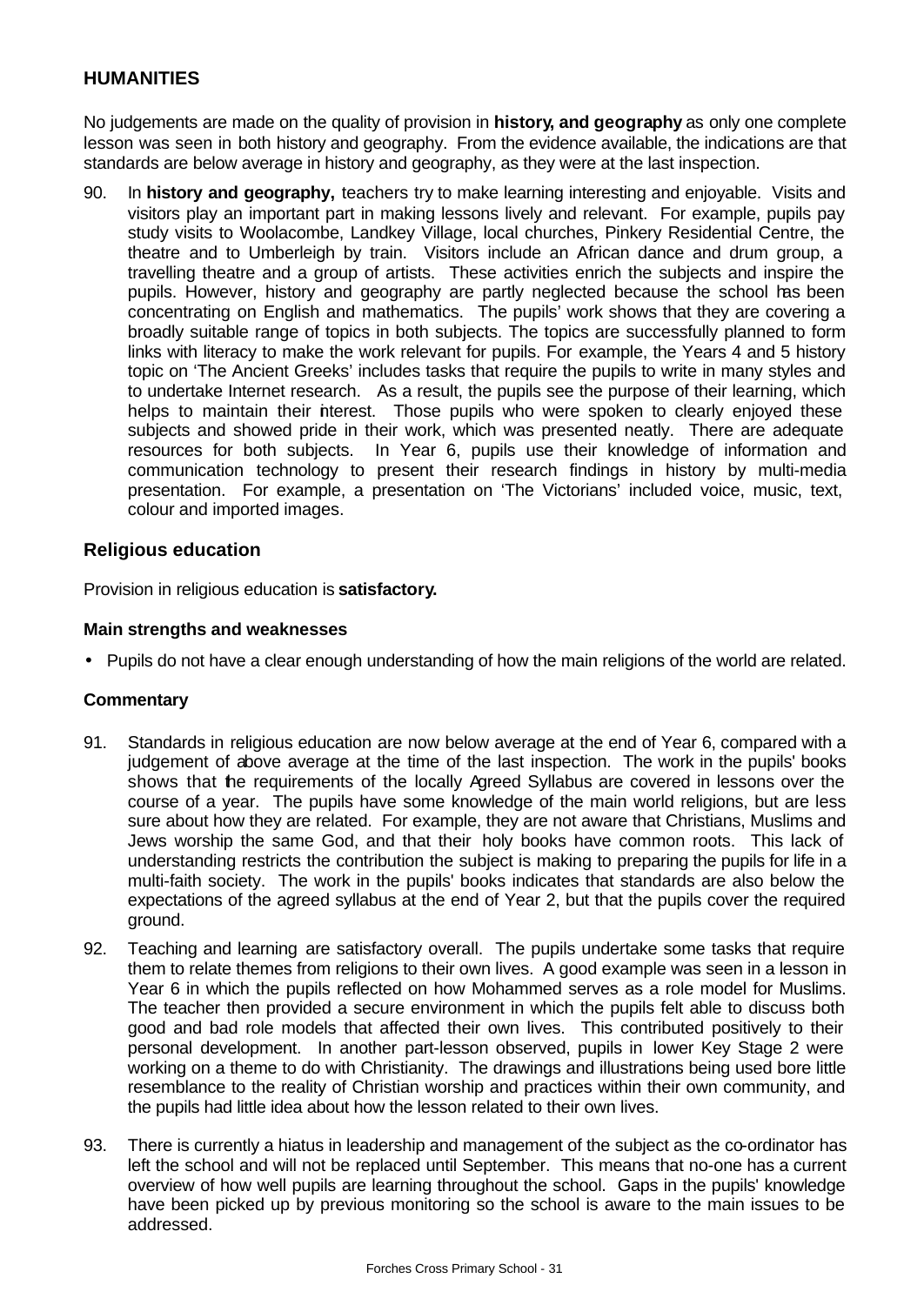## **CREATIVE, AESTHETIC, PRACTICAL AND PHYSICAL SUBJECTS**

Too few lessons were observed **in art and design, design and technology, music and physical education** to make firm judgements about provision. Inspectors spoke to pupils about what they had learnt and examined displays, subject leaders' documentation, planning and examples of previous work.

- 94. In **art and design**, evidence taken from teachers' planning and work on display indicates that pupils have access to an appropriate range of media. Despite the school having to focus much of its attention on raising standards in English, mathematics and science in recent years, pupils still receive a worthwhile experience in art and acquire sufficient breadth and depth of curriculum coverage. Attractive fabric collages, created in association with an artist in residence, demonstrate the school's commitment towards making effective use of visits and visitors. Documentation is thorough and the subject leader has a sound grasp of the quality of provision. The school plans to increase the amount of time spent on art and design as part of its plans to enrich the pupils' daily learning experiences.
- 95. In **design and technology**, pupils also gain experience of an adequate range of materials and develop appropriate skills in designing, making and evaluating. In Year 6, pupils were observed constructing a frame for their wheeled vehicles, using saws and demonstrating reasonable competence. Levels of collaboration are high during these activities and the subject makes a good contribution towards pupils' personal and social development. Pupils talked articulately about previous projects they had designed, made and evaluated. A display of cross-stitch samplers highlighted good design and technology links to a history topic on Queen Victoria. Older pupils used information and communication technology very effectively to design *'Healthy*  Eating' leaflets.
- 96. In **music**, no lessons were observed. The whole school was heard singing in assemblies. This singing was tuneful and enthusiastic. Pupils of all ages, both boys and girls, enjoyed the sense of occasion. All pupils have some opportunity to participate in concerts and performances. Outside visitors, such as the *Brekele African Drumming Group*, are used well to enhance provision. However, music is not a strong subject and the school has recognised the need to improve provision. Two musicians have been recruited to the school for the start of the next academic year, in order to ensure the subject is sufficiently well led and managed. Currently, no one has responsibility for overseeing the quality of provision or the standards achieved.
- 97. In **physical education**, the school provides a good range of activities to develop pupils' skills. Extra-curricular opportunities, ranging from tag rugby to netball, offer further good enrichment. The subject is led and managed well. From looking at documentation and observing a small sample of activities, the emphasis on promoting active lifestyles and involving everyone, including the caretaker, comes across very strongly. During the week of the inspection, the *'Badger'* house team was observed practising a skipping routine for the Summer Fayre. The high level of co-operation between older and younger pupils made the whole occasion a very rewarding and enjoyable learning session. Involvement in the School Sports' Co-ordinator Programme is also developing staff expertise and increasing the school's good links with outside agencies.

## **PERSONAL, SOCIAL AND HEALTH EDUCATION AND CITIZENSHIP**

98. Only one lesson could be seen in this subject so no judgements are made about overall provision. Until recently, these areas were taught inconsistently on a largely informal basis. However, from this year the school has introduced a new policy which aims to co-ordinate this work through assemblies, subject areas, house group meetings and regular lessons in personal, social and health education. It also includes a discussion period called 'Circle Time' which provides opportunities for pupils to talk over issues that face them as part of everyday life. A good-quality scheme of work is used to guide the school's provision in health education, which deals appropriately with drugs and alcohol awareness. The school expects to be accredited with the 'Healthy Schools' Award very soon as a result of these developments. Sex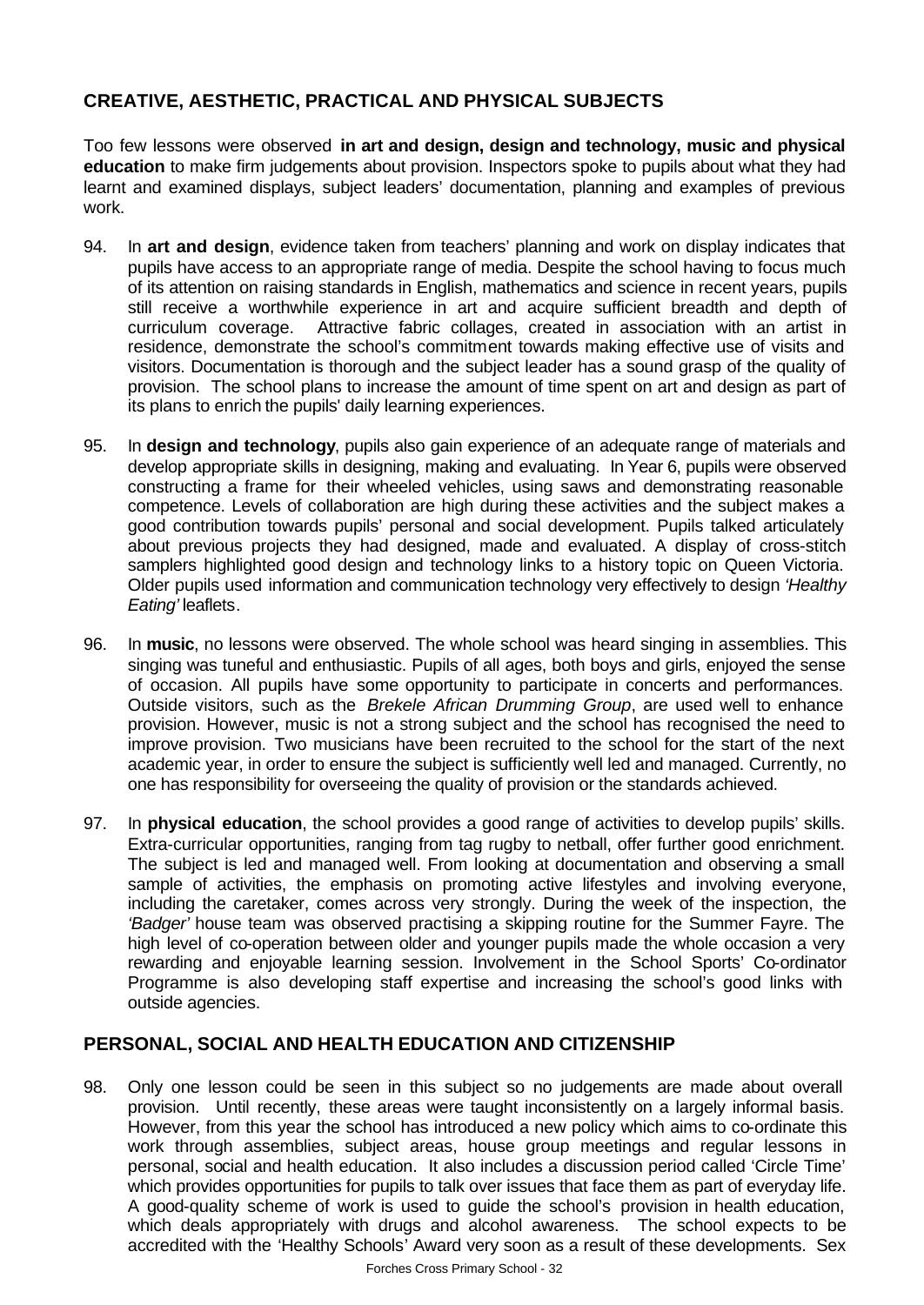and relationships education is planned and taught, with contributions from a nurse about growing up. However, this comes at a time when some pupils will have already reached puberty, limiting its effectiveness. House group meetings are well established and they have the potential for enabling pupils to have a say in the running of the school. This is intended to provide pupils with the opportunity to understand the workings of democracy and to develop the skills of citizenship. However, this opportunity is not made the most of because representatives are not elected, there is no effective forum for pupils' views and staff tend to play too dominant a role in meetings.